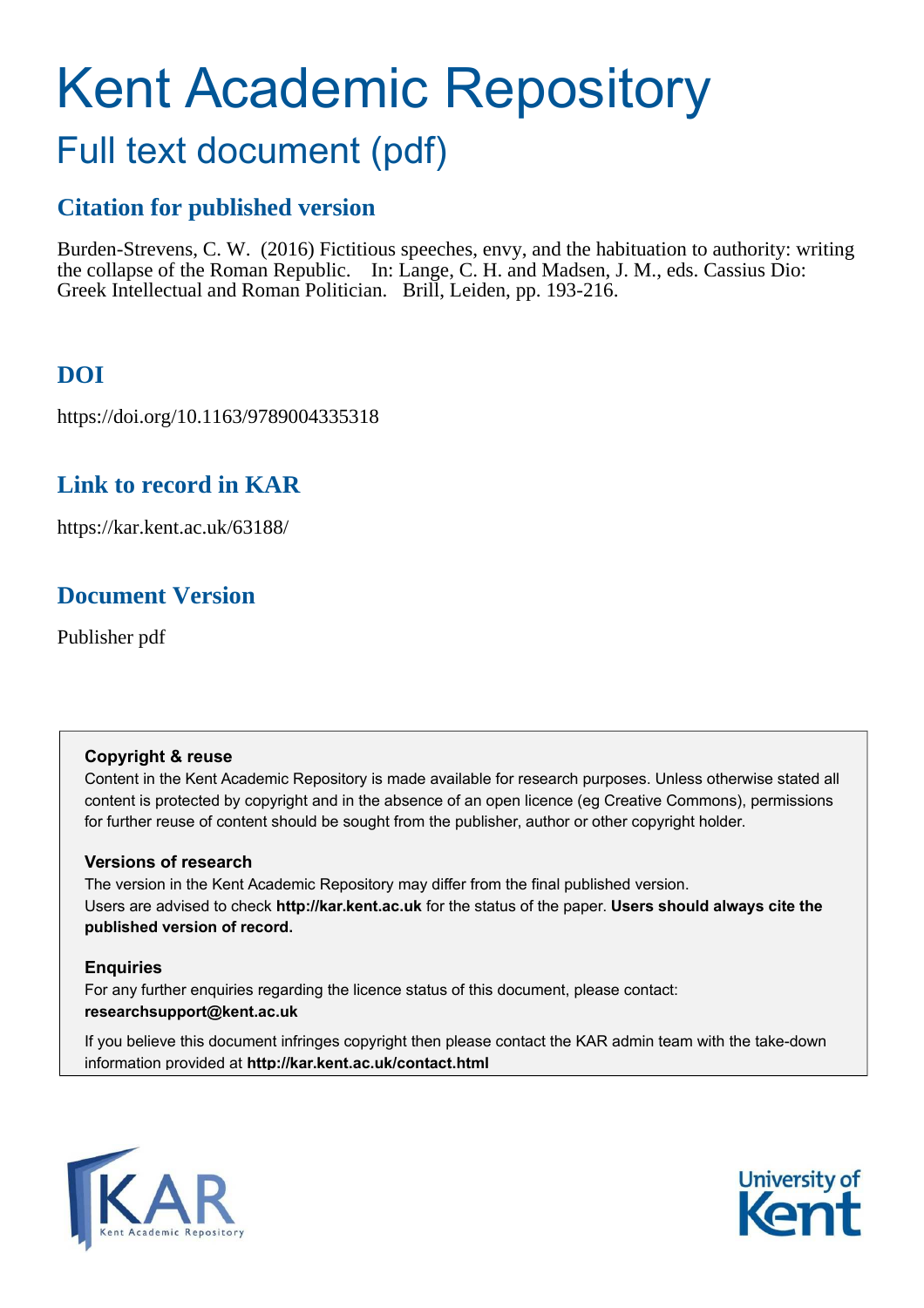# **Cassius Dio**

*Greek Intellectual and Roman Politician*

*Edited by*

Carsten Hjort Lange Jesper Majbom Madsen



**BRILL** 

LEIDEN | BOSTON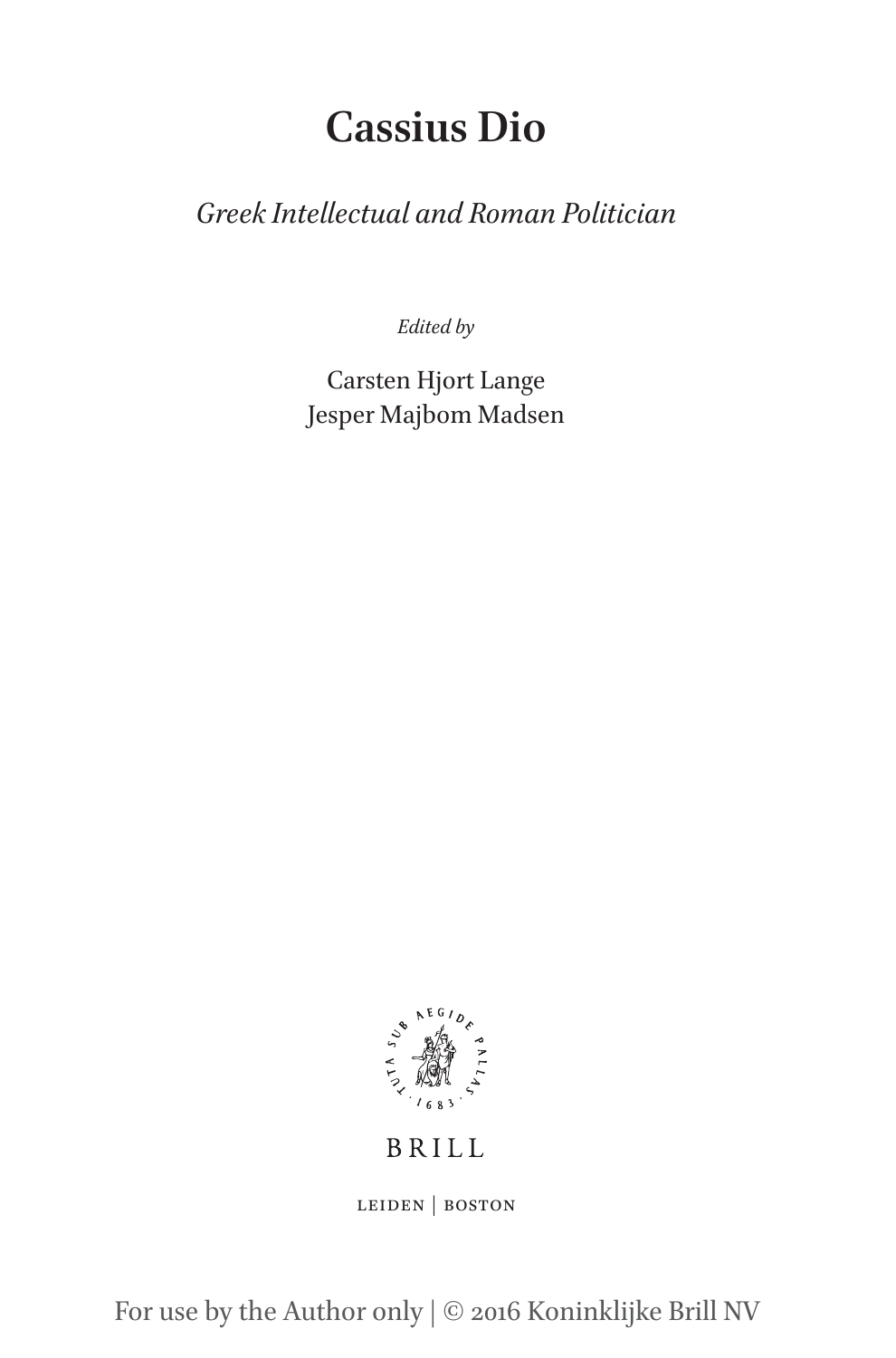### **Contents**

**Historiography of Rome and Its Empire Series** vii *Carsten Hjort Lange and Jesper Majbom Madsen*

**Notes on Contributors** VIII

**Between History and Politics** 1 *Carsten Hjort Lange and Jesper Majbom Madsen*

#### **Part 1** *Cassius Dio and the Transformation from Republic to Empire*

- **1 Cassius Dio's Sulla:** *Exemplum* **of Cruelty and Republican Dictator** 13 *Gianpaolo Urso*
- **2 Cassius Dio on Pompey's Extraordinary Commands** 33 *Marianne Coudry*
- **3 The Sources of Cassius Dio for the Roman Civil Wars of 49–30 BC** 51 *Richard Westall*
- **4 Cassius Dio and the Foreigners** 76 *Søren Lund Sørensen*
- **5 Mock the Triumph: Cassius Dio, Triumph and Triumph-Like Celebrations** 92 *Carsten Hjort Lange*

#### **Part 2** *Imperial History in Cassius Dio*

- **6 Cassius Dio and the City of Rome** 117 *Alain M. Gowing*
- **7 Criticising the Benefactors: The Severans and the Return of Dynastic Rule** 136 *Jesper Majbom Madsen*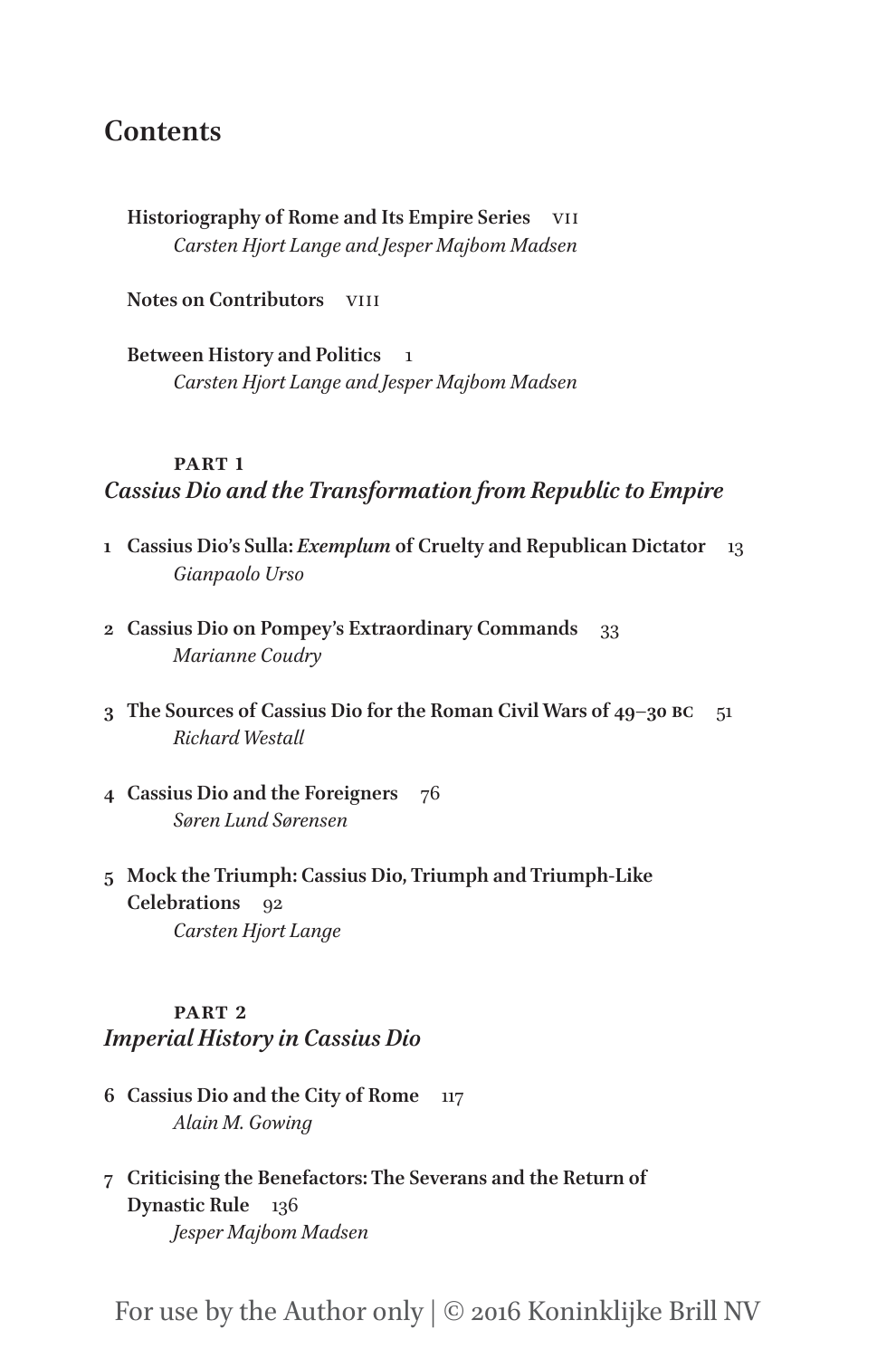- **8 Dio the Dissident: The Portrait of Severus in the Roman History** 159 *Jussi Rantala*
- **9 Cassius Dio's Secret History of Elagabalus** 177 *Josiah Osgood*

#### **Part 3** *Rhetoric and Speeches in Cassius Dio*

- **10 Fictitious Speeches, Envy, and the Habituation to Authority: Writing the Collapse of the Roman Republic** 193 *Christopher Burden-Strevens*
- **11 Speeches in Dio Cassius** 217 *Andriy Fomin*
- **12 Dio, Caesar and the Vesontio Mutineers (38.34–47): A Rhetoric of Lies** 238 *Adam Kemezis*
- **13** *Parrhêsia* **in Cassius Dio** 258 *Christopher Mallan*
- **14 Historiography and Panegyric: The Deconstruction of Imperial Representation in Cassius Dio's** *Roman History* 276 *Verena Schulz*
- **15 Cassius Dio** *Pepaideumenos* **and Politician on Kingship** 297 *Brandon Jones*
- **16 Alexander the Great in Cassius Dio** 316 *Jesper Carlsen*

**Bibliography** 333 **Index** 359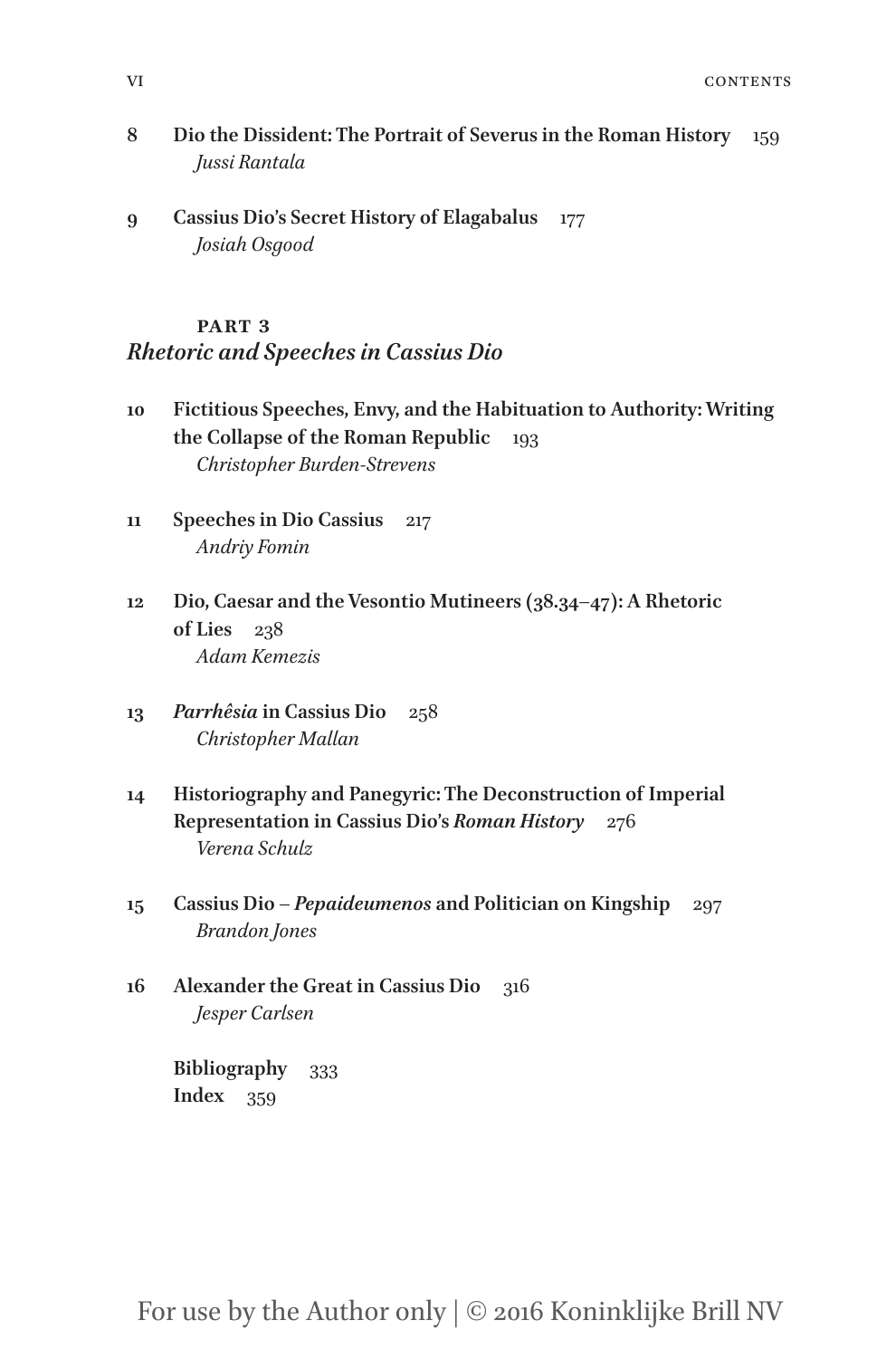# **Fictitious Speeches, Envy, and the Habituation to Authority: Writing the Collapse of the Roman Republic**

*Christopher Burden-Strevens\**

The surviving speeches of Cassius Dio's *Roman History* have not traditionally been enthusiastically received. The historian visibly imitated the language and style of Demosthenes and Thucydides.<sup>1</sup> Often his orators appear to make little detailed reference to the specific historical context.<sup>2</sup> Certain of them simply do not 'sound' Roman, and would seem more at home in the Athenian democracy than in the internecine conflicts of the Late Republic.3 And, as Andriy Fomin shows, the content of Dio's speeches was demonstrably informed by the preliminary exercises (*progymnasmata*) of the Imperial schools of rhetoric. The view expressed by Millar in his landmark study, that the speeches are banal expositions of commonplace moral ideas which characterise Dio's work as a whole, has been influential.<sup>4</sup> As Barbara Saylor Rodgers has recently remarked, these compositions appear to serve the historian's philosophical or moralising proclivities better than they serve history.5

These considerations, particularly on Dio's relationship with Classical models and with the *progymnasmata*, are important aspects of the historian's speechwriting. Certainly he wished to demonstrate his culture (παιδεία), particularly writing during a self-consciously intellectual period.<sup>6</sup> But Dio also had

5 Saylor Rodgers 2008, 297.

<sup>\*</sup> I am grateful to C. Hjort Lange and J. Majbom Madsen for arranging the conference at which I presented an earlier version of this paper, and for their considerate approach to its revisions in the editorial stage. Further thanks are also due to the reviewers for their invaluable corrections and suggestions. Translations are my own unless otherwise specified and preferred book numbers are those of Carey's *LCL* edition.

<sup>1</sup> Vlachos 1905; Saylor Rodgers 2008, 313–318.

<sup>2</sup> Millar 1964, 78–83; Gowing 1992, 243–244.

<sup>3</sup> Greenhalgh 1980, 88; McKechnie 1981.

<sup>4</sup> Millar 1964, 49–55, 78–83.

<sup>6</sup> Brandon Jones contribution to this volume in particular gives a good overview in which Cassius Dio may be considered a member of a 'sophistic' intellectual climate. His attitude to the sophists and to centres of sophistic activity in the Greek East seems to me very often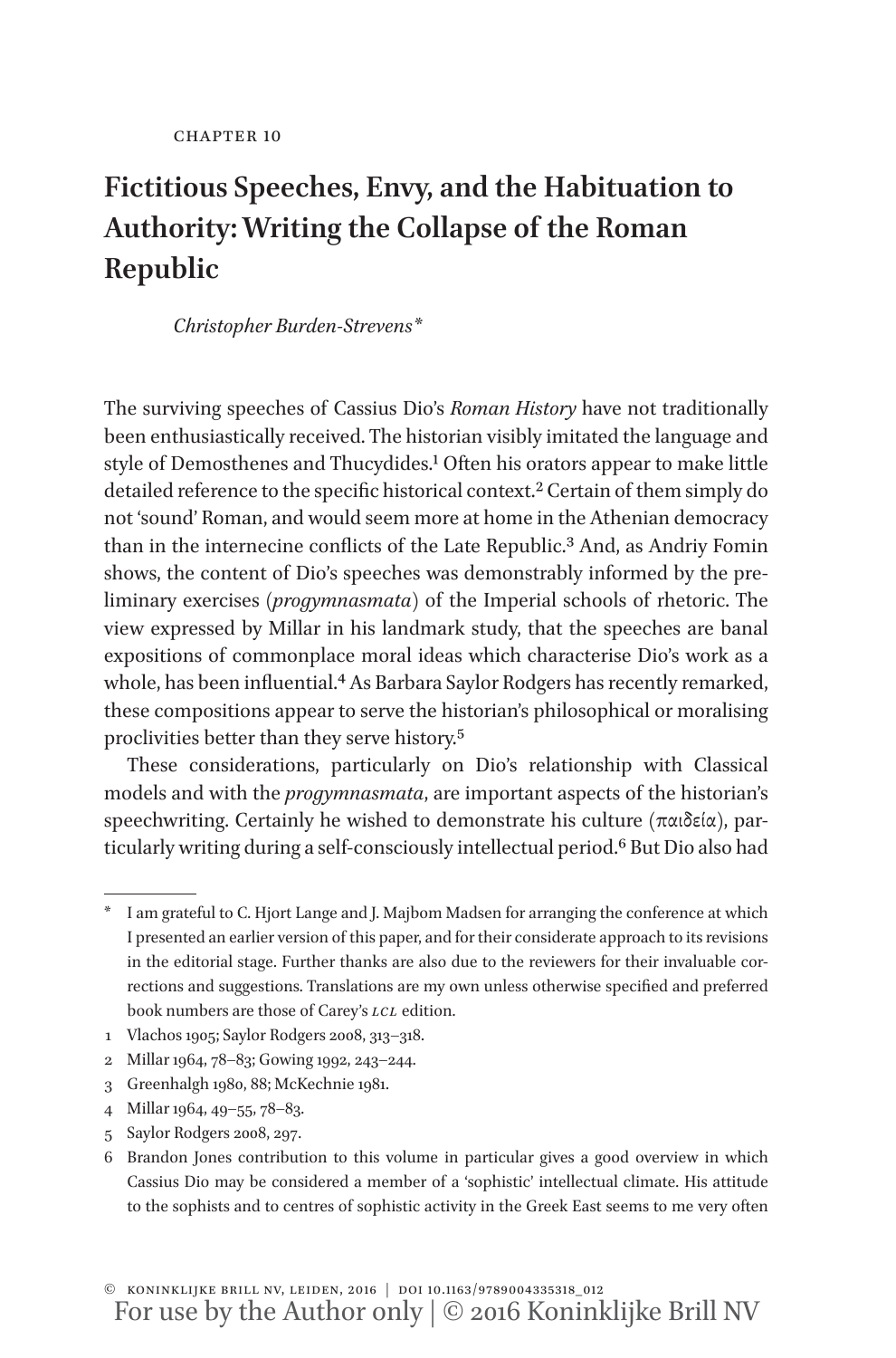his own story to tell about how and why the Republic collapsed, and despite the considerable bibliography on the speeches, remarkably little work has been undertaken on how he used speeches to tell that story.<sup>7</sup> Rhetoric was, fundamentally, a means of persuasion; this much was made clear to ancient authors even in school. Yet among the literature on Dio's speeches, a question that seems to me important has met little attention: the question of how the historian used rhetoric to form a persuasive interpretation of why the Republic collapsed, and why the new Augustan regime was a successful replacement.8 As he states himself, Cassius Dio firmly believed that monarchy was the best form of government;9 and as such he was particularly interested in explaining how the Principate under which he lived came to be. Accordingly, he made the Late Republic the longest and most detailed section of his work.10 Although it is not commonly recognised (and occasionally rejected outright),<sup>11</sup> Dio did apply a causative framework to that constitutional change; but a significant part of that, I suggest, can be very clearly identified in the speeches.

In this paper I focus on two aspects of that framework. The first is the 'habituation to authority' (*imperii consuetudo*) which the historian viewed as the inevitable consequence of successive office-holding, and especially of military authority in the provinces. This phenomenon, Dio argues through his speech

- 7 The analysis of Fechner 1986 is the first serious attempt to unearth the causal, historical, and theoretical framework contained within Dio's speeches by considering them in relation to the narrative that surrounds them. However, while Fechner examined these compositions innovatively to find that framework, he did not set out how Dio used his speeches to explain the causal effect it exerted upon historical events. For this thesis, see Burden-Strevens 2015a.
- 8 Giua 1983; Reinhold 1988, 12; Reinhold and Swan 1990; and Swan 2004, 13–17 point out the positivity of Dio's presentation of the Augustan Principate.
- 9 Cass. Dio 44.2.1. He presents its counterpart in the Republic (called δημοκρατία in his work and in Appian, for which see Aalders 1986, 296–299; Freyburger-Galland, 1997, 116–123) as untenable, at least in the first century BCE. But as Kemezis 2014, 129 has recently observed, by the historian's time monarchy had 'long ceased to be something one was for or against'.
- 10 Swan 1997, 2533 shows that the number of years per book increases significantly after Augustus' rule; his account of the Late Republic was far more detailed and less compressed.
- 11 *Pace* Millar 1964, 46, 77, 115, who writes that Cassius Dio had no general historical views whatsoever, was not profound or original in his approach, and did not have an overarching or consistent interpretation of the causes for the decline of the Republic. Millar's remains the most influential study of Dio.

hostile (Cass. Dio 52.30.3–10; 52.36.3–4; 52.37.9–10; 54.23.8; 72.53.1–2; 78[77].17.2;  $78[77].18.4; 78[77].19.1-2)$  although I do not think that this is inconsistent with Brandon Jones' point. Dio criticised squabbling *poleis*, witchcraft, sophistry, and false philosophers, but not the intellectual milieu in which he lived.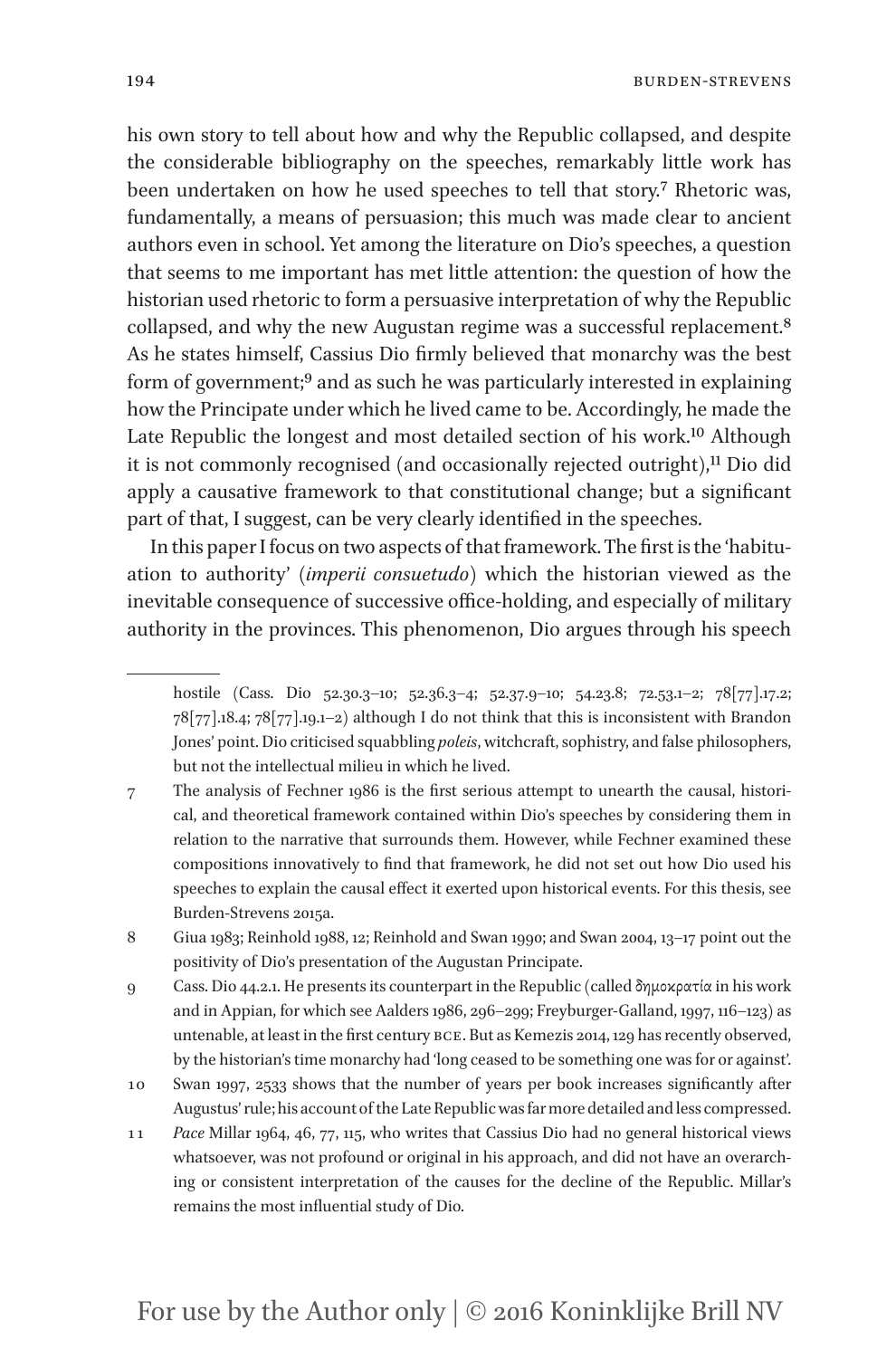of Q. Lutatius Catulus, engendered monarchical ambitions in all the major military figures of the Late Republic, whose repeated positions of authority made them addicted to power. The second is the proliferation of envy (φθóνος) as a motivating factor in the hostile actions of the senatorial elite. The historian suggests through a patchwork of speeches that this factor was no mere commonplace, but was deeply embedded in his historical perspective on Late Republican aristocratic discord. Importantly, Dio used the Agrippa-Maecenas debate of Book 52 to reflect upon both of these issues, and to suggest his own interpretation of the measures necessary in the new regime to counter them. My focus throughout will not be on the content of the speeches *per se*, but on how this content is consonant with Dio's authorial comments elsewhere; on how the speeches relate to one another in their argumentation; and on how both elements, speech and narrative, were arranged in a particular order to build a persuasive argument about the drivers of constitutional change over many books, which, growing cumulatively more convincing, culminates with the Augustan Principate.

#### **Imperii Consuetudo**

I begin with *imperii consuetudo*. The phrase first appears a century before Dio, in Suetonius' biography of Julius Caesar. "Some", he writes, "think that Caesar was overcome by his habituation to his own authority (*captum imperii consuetudine*) and that, when he had weighed up his own strength and that of his enemies, he embraced the opportunity to seize power".<sup>12</sup> Perhaps this was obvious to Suetonius. By the time of the Civil War, Caesar had been in possession of *imperium* for a period of thirteen years: praetor, governor of Lusitania, consul, and then proconsul in Gaul for eight years. Commanding had simply become his habit (*consuetudo*), and he was loath to give it up.13 As Eckstein argues, the experience of governing a province for years at a time, with absolute authority and far from senatorial oversight, inevitably caused the expansion of Caesar's ambitions in particular. He had become addicted to power, and this was directly caused by the way that the Republic organised its empire, with frequent over-reliance upon individual commanders.<sup>14</sup>

In Dio's view, Caesar was not the exception in the Late Republic, but the rule. For him, the problem of *imperii consuetudo* originated long before

<sup>12</sup> Suet. *Iul.* 30.5.

<sup>13</sup> App. *B Civ.* 2.28 makes a similar suggestion.

<sup>14</sup> Eckstein 2004, esp. 285. See also Crawford 2008, 631–643.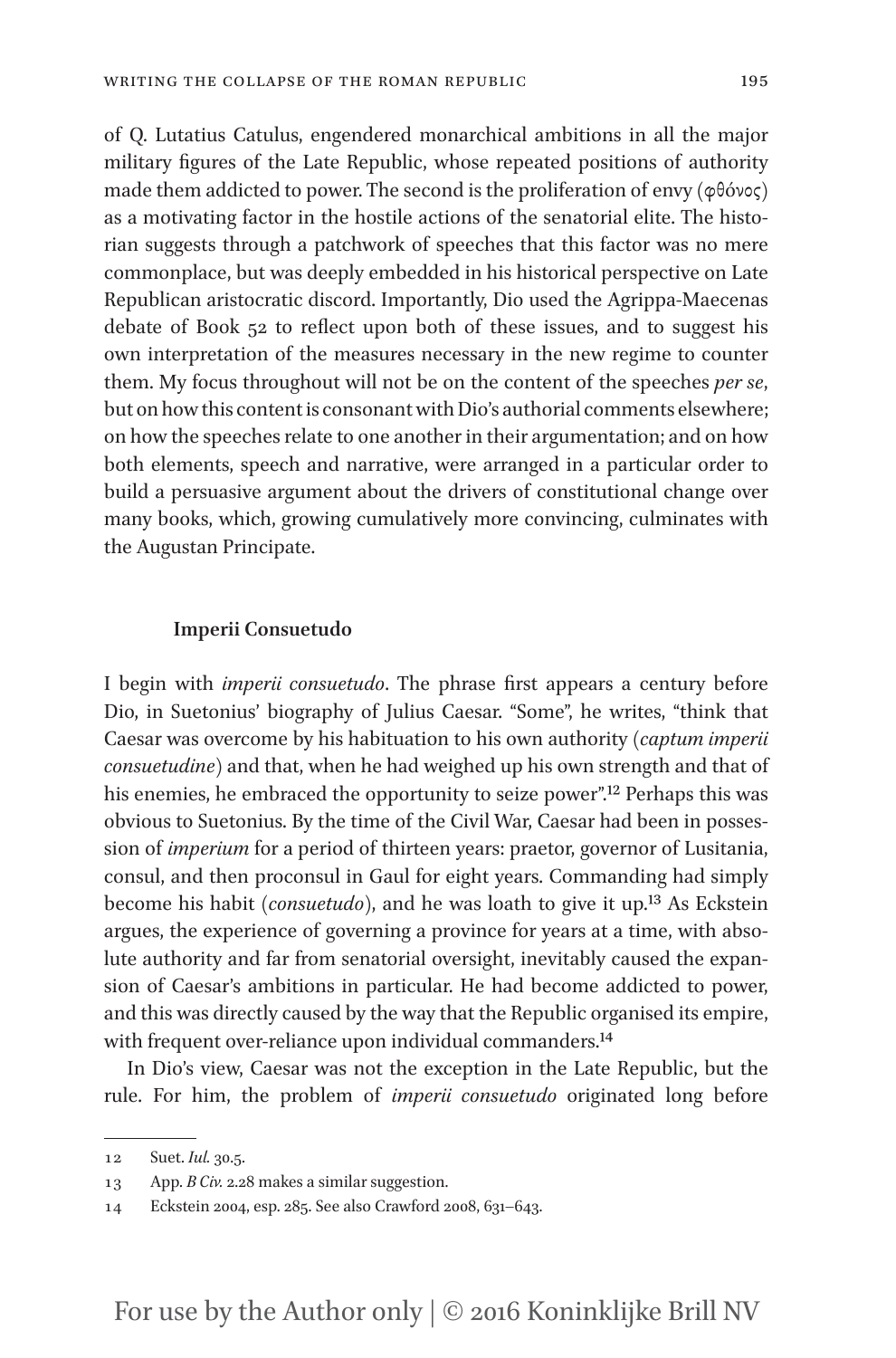196 BURDEN-STREVENS

the Civil War of  $49-45$  BCE.<sup>15</sup> It was a key factor in the downfall of the Republic. But it is in three speeches, and not solely in narrative, that Dio most clearly elucidates that argument.

To begin with the first, in the oration of Q. Lutatius Catulus  $(36.31-36)$  the historian sets out his interpretation of the causes of *imperii consuetudo* and explores its ramifications for the Republic. This speech, placed within Dio's account of the year 67 BCE, is framed as a vehement rejection of the controversial *lex Gabinia*, proposed by the tribune A. Gabinius to rectify the issue of Mediterranean piracy. The pirate problem had grown to extraordinary dimensions, and in consequence called for an extraordinary solution: a grant of proconsular *imperium* for a period of three years over the entire Mediterranean and fifty miles into the littoral, with a vast army and fleet at the chosen commander's disposal.16 In Dio's account of this episode, both Pompeius and Gabinius are first made to give short speeches in the *contio* – the former disingenuously pretending to reject the command, the latter exhorting the people to ratify it – before the set-piece of Catulus, longer than the first two speeches combined.

Amongst this trio, Dio brings Catulus' to the fore not only by its length, but its credibility. Shortly before Pompeius and Gabinius are made to speak, Dio underlines in the narrative that both were motivated purely by self-interest.<sup>17</sup> This authoritative preface directs our negative reading of these disingenuous speeches. In the prefatory remarks prior to the speech of Catulus, however, the orator is described favourably as "one who always spoke and acted for the people's advantage", and Catulus correspondingly begins in the *proemium* by underlining his devotion to the state.18 In this way we are actively directed to read what follows as a trustworthy piece of analysis. This method of furnishing the reader with a guiding preface to a speech is common in Dio's technique.19

<sup>15</sup> Of course Dio does not use this Latin term, nor finds a simple Greek expression to denote "habituation to authority"; but his Greek expressions such as "ruling successively" (κατὰ τὸ ἑξῆς ἀρχὰς) and "for many years in succession" (τοσούτοις ἐφεξῆς ἔτεσι) capture the sense of the historical problem.

<sup>16</sup> Ferrary 2007 gives an overview of the terms of the law and our sources. For the nature of Pompeius' *imperium* in 67 BCE, see Jameson 1970. On Pompeius' military career in general and his use of deception before the people to further this, as in Dio, see Vervaet 2009, 2010; van der Blom 2011.

<sup>17</sup> Cass. Dio 36.23.4–5; 36.24.5–6.

<sup>18</sup> Cass. Dio 36.30.5–31.1. See also the favourable necrology of Catulus at 37.46.3.

<sup>19</sup> Cass. Dio 38.35.1–3 (Caesar at Vesontio); 41.26.1–2 (Caesar at Placentia); 41.15.1–2 (Caesar in the Senate); 53.2.6–7 (Augustus in the Senate). In each case, our reading of the speech, generally negative, is directly informed by Dio's comments.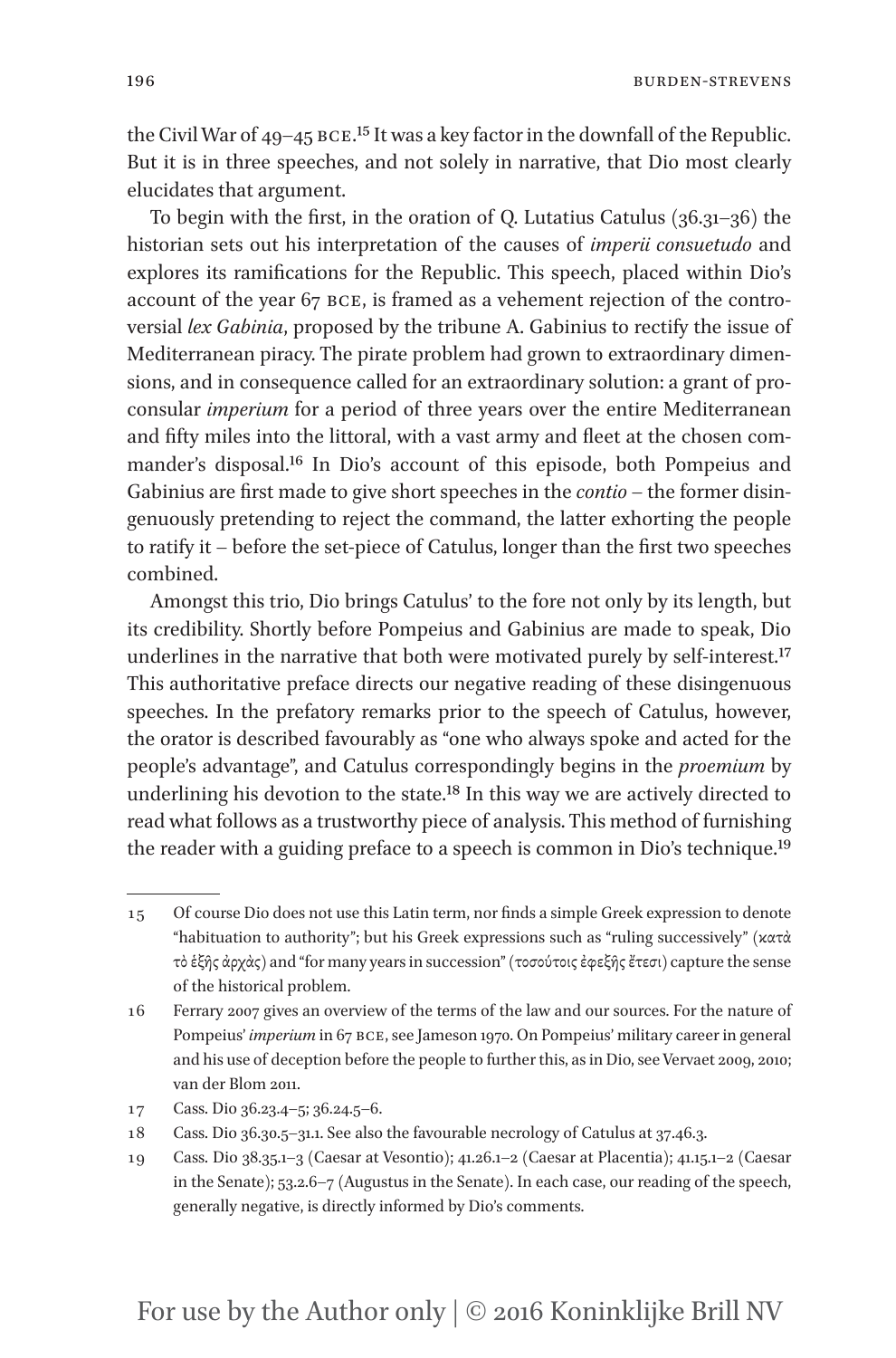But it is especially important in this case. Dio is not merely acknowledging the encomiastic tradition of writing Catulus as the ideal Republican statesman.20 Here, he ensures that the argument about *imperii consuetudo* which his speaker will raise cannot be doubted on the basis of character. This is particularly important in that Catulus' speech is the first elaboration of this problem. An unconvincing exposition here would render Dio's comments on *imperii consuetudo* unpersuasive later.

Having laid this foundation, Dio's Catulus moves on from the *proemium*  to the first of three argumentative sections. The first maintains that the *lex Gabinia* is forbidden by law (36.31.3–32.3). The second, that the extraordinary new powers enshrined in it are unnecessary as long as other *imperium*holders exist (36.33.1–34.4). And the third, that the proposed command would be better exercised by a number of generals directly answerable to the people (36.35.1–36.4). Although the title of each of these headings is debatable, this is cosmetic.21 All three sections have at their heart the fundamental question of *imperii consuetudo* in Dio's history: the effect of prolonged power upon the individual and upon the *res publica*. The opening to Catulus' first section is worth quoting in full:

ἐγὼ τοίνυν πρῶτον μὲν καὶ **μάλιστά** φημι δεῖν μηδενὶ **ἑνὶ ἀνδρὶ τοσαύτας κατὰ τὸ ἑξῆς ἀρχὰς ἐπιτρέπειν**. τοῦτο γὰρ καὶ ἐν τοῖς νόμοις ἀπηγόρευται καὶ **πείρᾳ σφαλερώτατον** ὂν πεφώραται. οὔτε γὰρ τὸν Μάριον ἄλο τι ὡς εἰπεῖν τοιοῦτον ἐποίησεν ἢ ὅτι τοσούτους τε **ἐν ὀλιγίστῳ χρόνῳ πολέμους ἐνεχειρίσθη καὶ ὕπατος ἑξάκις ἐν βραχυτάτῳ ἐγένετο**, οὔτε τὸν Σύλαν ἢ ὅτι **τοσούτοις ἐφεξῆς ἔτεσι** τὴν ἀρχὴν τῶν στρατοπέδων ἔσχε καὶ μετὰ τοῦτο δικτάτωρ, εἶθ᾽ ὕπατος ἀπεδείχθη. οὐ γάρ ἐστιν ἐν τῇ τῶν ἀνθρώπων φύσει ψυχήν, μὴ ὅτι νέαν ἀλὰ καὶ πρεσβυτέραν, **ἐν ἐξουσίαις ἐπὶ πολὺν χρόνον** ἐνδιατρίψασαν τοῖς πατρίοις ἔθεσιν ἐθέλειν ἐμμένειν.

First and *most importantly*, I say that we should never entrust so many commands *to a single man, one after another*. For this is not only forbidden by law, but has been found to be *very dangerous in our experience*. Nothing else made Marius 'what he was', so to speak, except being entrusted with so *many wars in the shortest space of time and being made consul six times* 

<sup>20</sup> Amply represented at: Cic. *Brut*. 133, 222; *Phil*. 2.12; *Leg. Man*. 51; *Red. sen*. 9; *Sest.* 122; Vell. Pat. 2.31–32; Plut. *Pomp*. 16.1, 17.3; possibly Sall. *Hist.* 5 frg. 23, though it is not clear whether the fragment actually refers to Catulus as Gelzer 1943, 180 suggests.

<sup>21</sup> Jameson 1970, 546 and Fechner 1986,  $45-46$  both define these three sections slightly differently.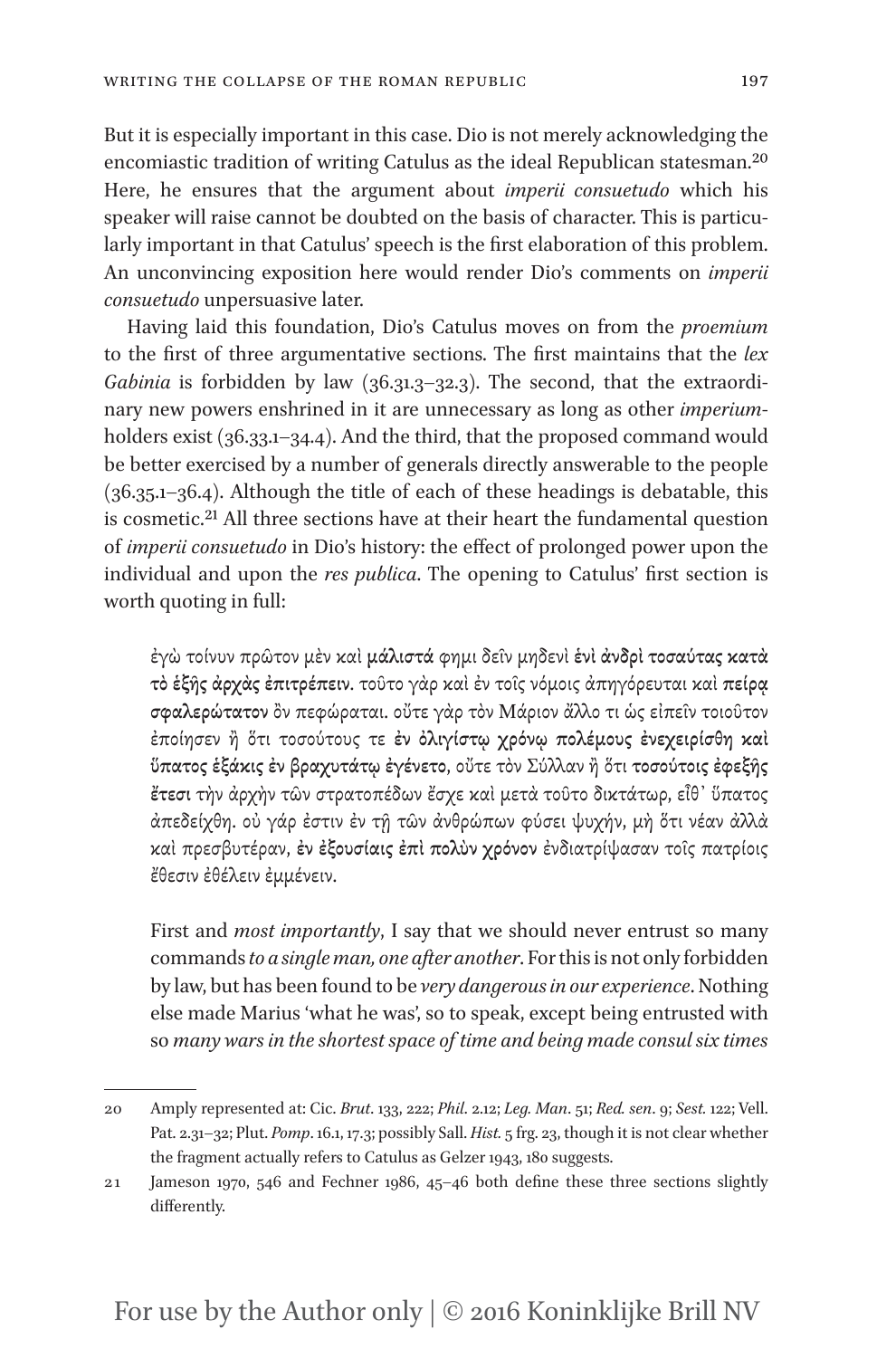*in the briefest period*. Nor Sulla, except that he commanded our armies for *so many years in succession* and after this was made dictator, then consul. For it is not in human nature, not only in the youthful spirit but the elder too, to wish to abide by the customs of our ancestors *when one has been in power for a long time*.22

According to Dio's speaker, the lust for power that led Marius and Sulla to seize control could be explained as the direct result of Rome's over-reliance upon their skills. Historically, C. Marius owed his six consulships in the period 107–101 BCE to the threat of Jugurtha in Numidia and a possible Cimbrian invasion. L. Cornelius Sulla took continual charge of the First Mithridatic War between 87–83 BCE before serving as dictator and then consul in the two following years, as Dio's Catulus outlines here.23 The fact that the *lex Villia* effectively forbade successive office-holding (which the historian may be hinting at in this passage) did not prevent this. Whether this is the first point at which the historian explicitly states that Marius' and Sulla's protracted periods of authority made them seek absolute power is unclear, as his narrative of their careers is extremely fragmentary. Is this explanation of the cause of Marian and Sullan tyranny merely a representation of what the historian believed to be the standard or commonplace views of a Republican *optimas* objecting to unconstitutional powers?24 Or, is Dio using his speaker to articulate his own historical interpretation about the destructive role of *imperii consuetudo* in the Late Republic?

Earlier fragments on Sulla suggest the latter. In the aftermath of the battle of the Colline Gate, Dio describes the shift in Sulla's character following his victory over the Marians. Although he had once been considered the "foremost in humanity and piety", Sulla was transformed by his victory. It seemed as if he had left behind his former self, in Dio's own words, outside the city walls, and proceeded to outdo Cinna and Marius in brutality.25 Prior to this time he had relied upon good men; "but when he grew closer to his desire of absolute conquest, he considered their advice of no worth, and placed his trust instead in the basest". Although Dio concedes that his longing for power may have lay dormant from the beginning, his interpretation in these passages is clear:

<sup>22</sup> Cass. Dio 36.31.3–4.

<sup>23</sup> Although the precise date of Sulla's resignation of the dictatorship is debatable, see Hinard, 1999 for a recent analysis with accompanying bibliography. Hinard suggests an early date of resignation, within the permitted six-month term.

<sup>24</sup> Leach 1978, 68.

<sup>25</sup> Cass. Dio frg. 109.1–3.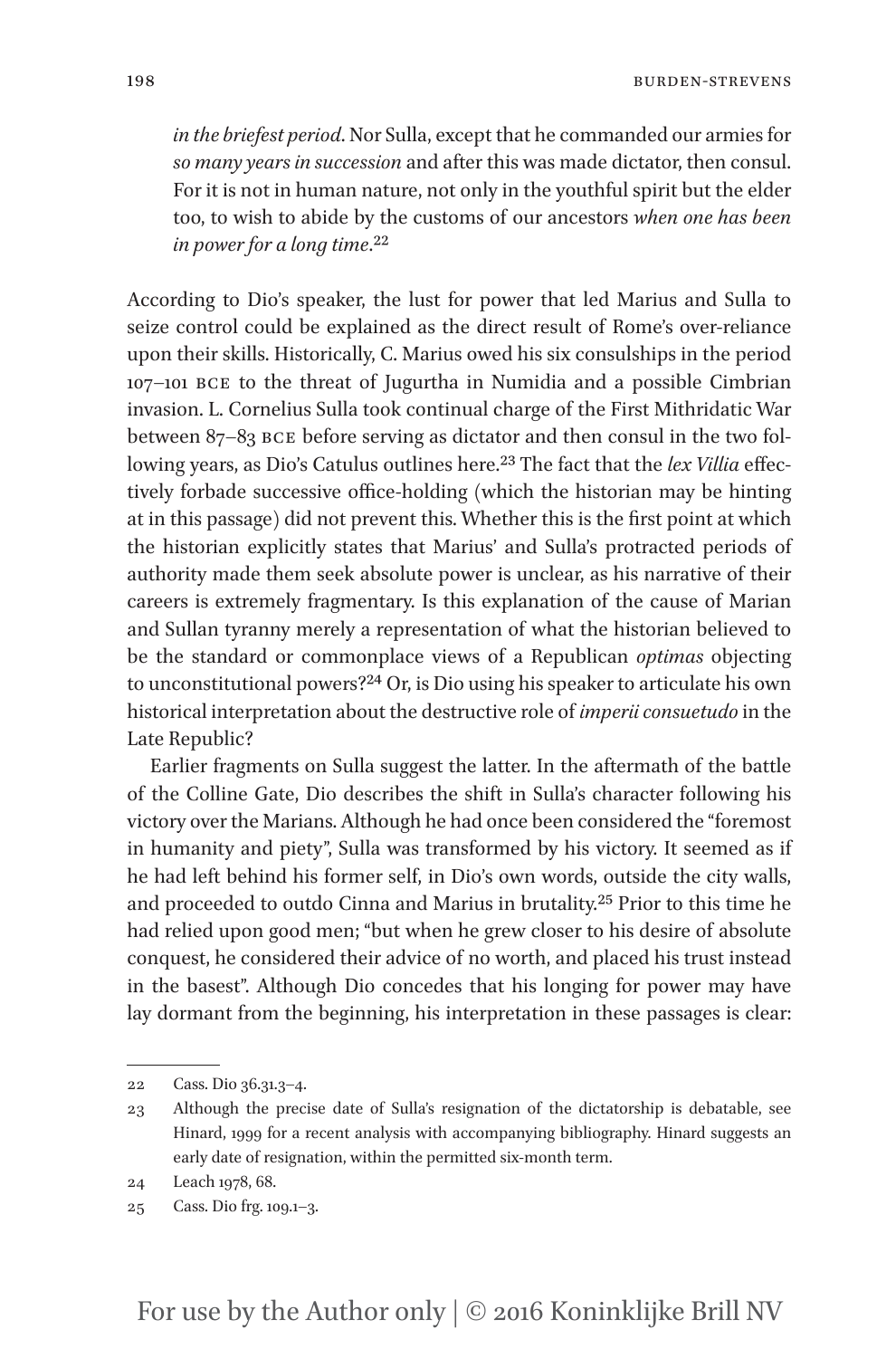it was closeness to power, Sulla's experience of absolute conquest (τοῦ παντελῶς κρατήσειν), that corrupted his character and made him institute a tyranny over the Republic.26

Dio plays out a similar argument in his narrative of Caesar's third consecutive term as dictator and consul in 46 BCE, though in more prosaic language. Caesar's reforms to the provincial administration, the historian states, were informed by the experience of his own career:

**ὅτι** τε αὐτὸς **πολοῖς τῶν Γαλατῶν ἐφεξῆς ἔτεσιν ἄρξας ἔς τε τὴν ἐπιθυμίαν ἀπ᾽ αὐτοῦ τῆς δυναστείας** μᾶλον προήχθη καὶ ἐς τὴν παρασκευὴν τῆς ἰσχύος ἐπηυξήθη, κατέκλεισε νόμῳ τοὺς μὲν ἐστρατηγηκότας ἐπ᾽ ἐνιαυτὸν τοὺς δὲ ὑπατευκότας ἐπὶ δύο ἔτη κατὰ τὸ ἑξῆς ἄρχειν, καὶ **μηδενὶ τὸ παράπαν** ἐπὶ πλεῖον ἡγεμονίαν τινὰ ἔχειν ἐξεῖναι.

*Because* he himself had *ruled the Gauls for many years in succession and as a result of this had been led to desire absolute power* and to increase his military might, he limited by law the term of propraetors to one year and proconsuls to two consecutive years, ruling that *absolutely no one* be permitted to hold any command for a longer time than this.<sup>27</sup>

Two accounts of this law survive which predate Dio: Cicero's *First Philippic* and Suetonius *Life of Julius Caesar*.28 Mention of the dictator's previous career is absent in these. Although it is likely that the historian read both,<sup>29</sup> Dio is our only ancient author who argues that Caesar's own experience of ruling Gaul precipitated his reassertion in 46 BCE that commanders ought not to wield power over extended periods. In Dio's view, continual military authority had habituated Caesar to his own power and led him to desire monarchy. He therefore moved to prevent anyone following in his footsteps. Catulus' reflection on the careers of Marius and Sulla therefore looks forward as well as back, crystallising the historical problem of *imperii consuetudo* into a single persuasive

28 Cic. *Phil.* 1.9; Suet. *Iul.* 42.1–3.

<sup>26</sup> Cass. Dio frg. 108.1.

<sup>27</sup> Cass. Dio 43.25.3.

<sup>29</sup> Dio's use of the *Philippics* is commonly attested in older scholarship, for which see Fischer 1870; Haupt 1884, 688–690; Gabba 1957; Millar 1964, 53–54. For a more detailed rhetorical analysis of the historian's use of Cicero, see Burden-Strevens (2015a) 47–72, with Burden-Strevens (forthcoming 2017a) for comments also on his re-elaboration of Cicero's letters. On the complexities of Dio's relationship with Suetonius, see Millar 1964, 85–87, 105; Manuwald 1979, 260–268; Rich 1989; Swan 1987; Swan 1997.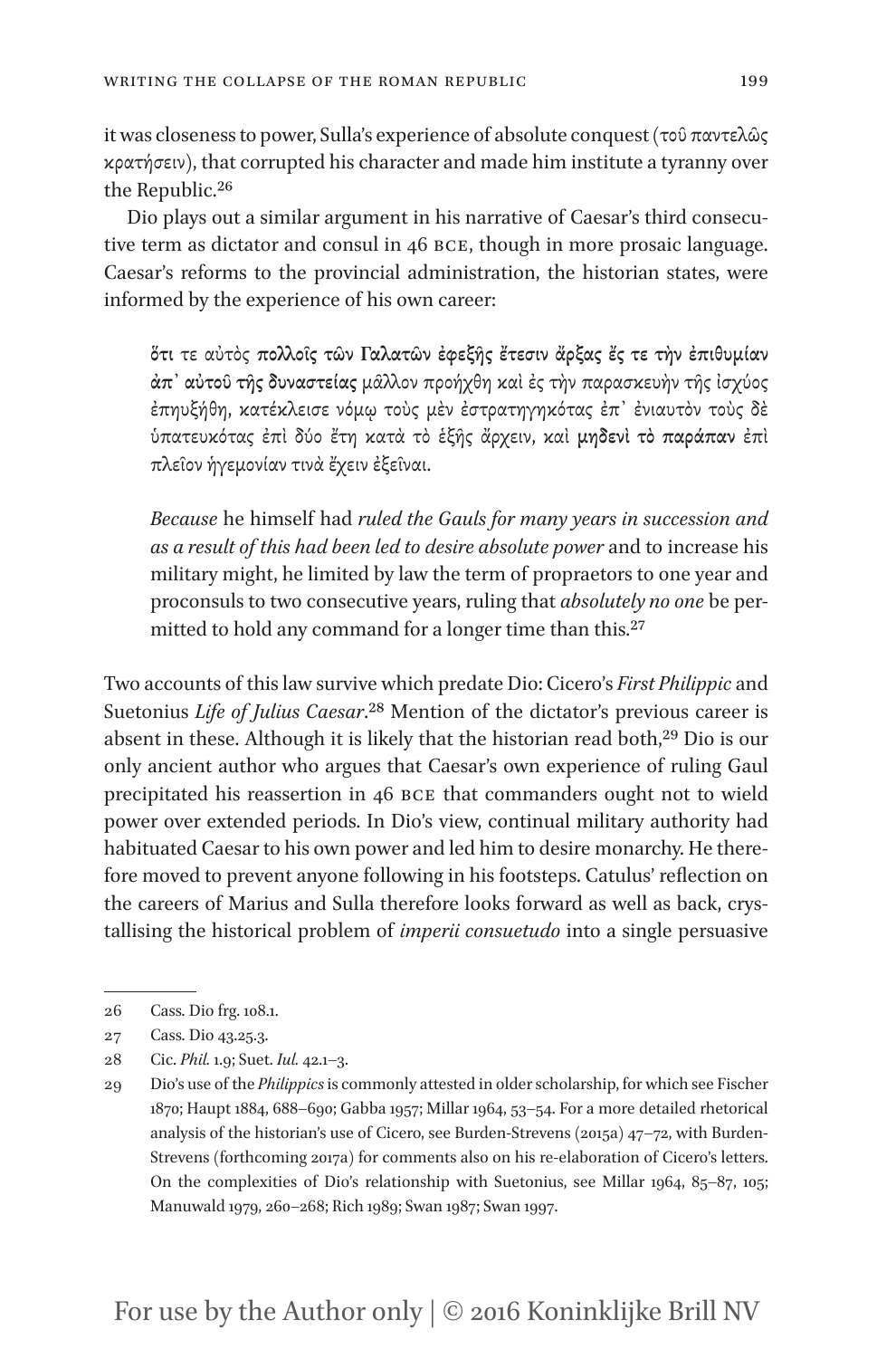moment which applies not only to Caesar as Suetonius wrote, but to earlier generals too.

Dio's Catulus opens the second section of his speech by reiterating that his first argument, that power ought not to be concentrated repeatedly in one man's hands, is the most important of all.<sup>30</sup> But this next section asserts that the unconstitutional powers of the *lex Gabinia* were in any case not required, as the usual system of propraetors and proconsuls functioned perfectly well. "For why bother to elect the annual magistrates at all", Catulus asks, "if you are not going to make use of them for such tasks? Surely not just so they can go about in purple-bordered togas?"31 It is possible that Dio imitates Demosthenes in this thought,32 although it is revealing, in the context of Catulus' rejection of Pompeius' power, that the purple toga is particularly relevant to Pompeius: Cicero in a letter to Atticus quips that "our good pal Pompeius is protecting that little purple toga of his (*togulam illam pictam*) with his silence".33

More of interest to the problem of *imperii consuetudo* is the point that the speaker raises in this section about the dictatorship. He states that, if the pirate problem required far-reaching powers, a dictator could be appointed. Dio makes this argument deliberately illogical: such a person, Catulus observes, would have to fight the pirates from Italy, as the law required that *dictatores* remain there.34 The historical message made implicit in this by Dio is that the supreme emergency power of the Republic was unable to respond to the needs of the newly-enlarged empire, thereby necessitating the monarchy. Again, this laboured focus upon the dictatorship returns to the destructive impact of *imperii consuetudo*:

πῶς δ᾽ ἂν ὀρθῶς ἔχοι καινὴν ἡγεμονίαν, καὶ ταύτην ἐς ἔτη τρία καὶ ἐπὶ πᾶσιν ὡς εἰπεῖν καὶ τοῖς ἐν τῇ Ἰταλίᾳ καὶ τοῖς ἔξω πράγμασιν, ἀποδειχθῆναι; ὅσα γὰρ **ἐκ τοῦ τοιούτου δεινὰ ταῖς πόλεσι συμβαίνει**, καὶ ὅσοι **διὰ τὰς παρανόμους φιλαρχίας τόν τε δῆμον ἡμῶν πολάκις ἐτάραξαν** καὶ αὐτοὶ αὑτοὺς μυρία κακὰ εἰργάσαντο, πάντες ὁμοίως ἐπίστασθε.

<sup>30</sup> Cass. Dio 36.33.1.

<sup>31</sup> Cass. Dio 36.33.2.

<sup>32</sup> Saylor Rodgers 2008, 315 places this passage alongside Dem. 4.26, although there is little similarity between the two beside the fact that both argue that officials ought to be allowed to do their jobs, and verbal parallels are very few.

<sup>33</sup> Cic. *Att.* 1.18.6.

<sup>34</sup> Cass. Dio 36.34.2.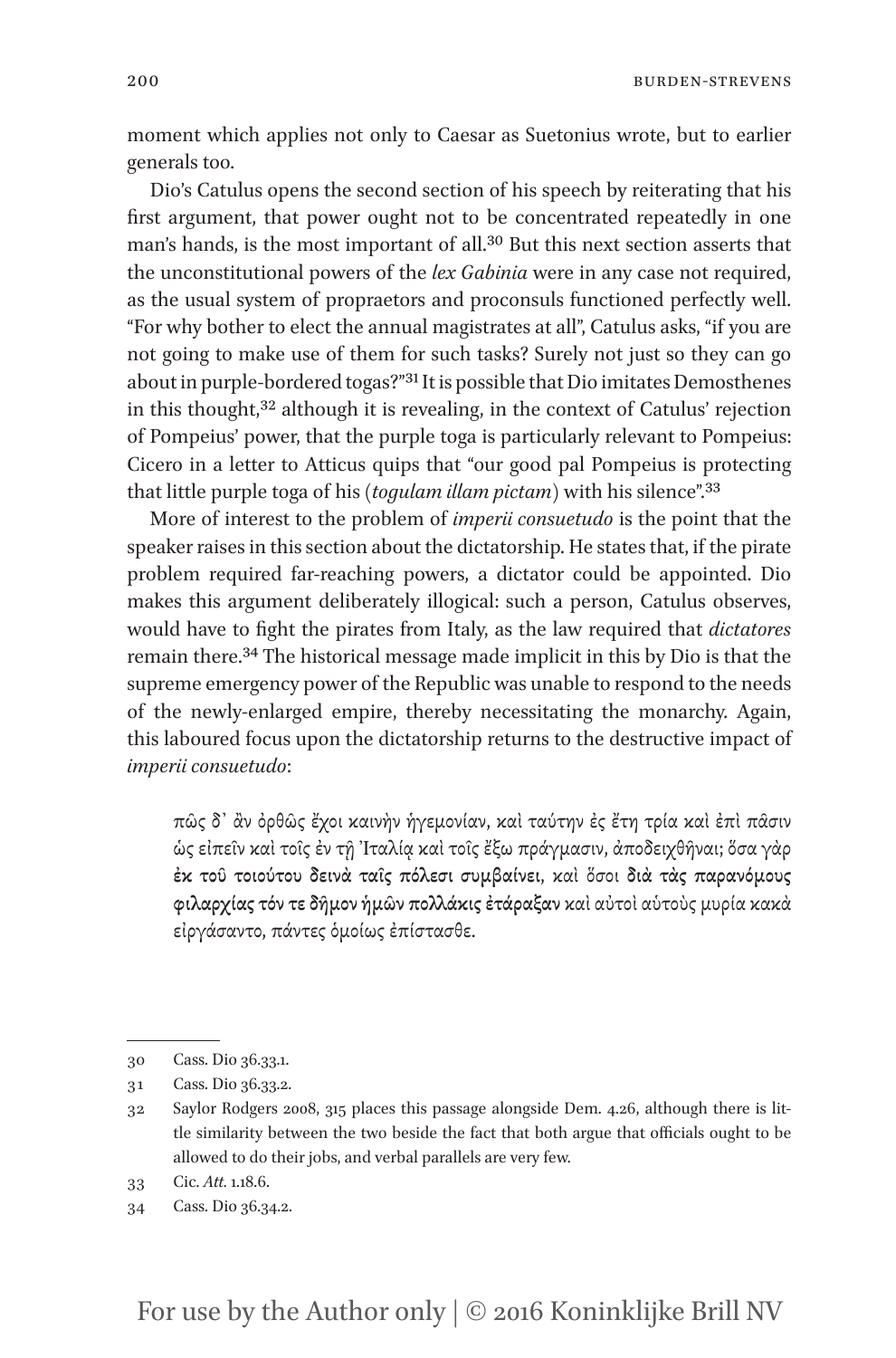How can it be right that a new command be created, and that for three years and over all affairs within Italy, without Italy, and, in a word, over everything? For I think that you all know how many *disasters come to states from this practice*, and how many men *have often disturbed our people* and wrought incalculable harm upon themselves *because of their lust for extra-legal powers*.35

By this point Dio's readers have seen for themselves the validity of this statement. Though fragmentary, the earlier narrative of Marius and Sulla's control over Rome is discernibly savage. Here again Catulus lights upon the problem not only of great authority, but of great authority over a protracted period of time, and the deleterious consequences of "this practice" (ἐκ τοῦ τοιούτου). Allowing ambitious commanders to become habituated to the experience of wielding power had, and would again, upset the harmony of the state. The existing yearly magistrates should be maintained, and no single person should have too much power, especially military power. Dio confirms later in his narrative of events following Caesar's infamous "funeral" in the Forum that this argument of Catulus is his own. The historian simply lists the events here, except for one: the *lex Antonia*, M. Antonius' law abolishing the dictatorship. Dio viewed this as especially misguided: "for they passed this law for posterity, thinking that the disgrace of men's actions lay in their titles; but in fact, those actions arise from their possession of armed forces (ἐκ τῶν ὅπλων)".36 In the context of the *lex Antonia* this is a reflection upon Caesar in particular. But Catulus speech makes clear that to Dio, Caesar was merely a further iteration of a problem which went further back, to Marius and Sulla: of individual commanders holding military power for long periods.

The third section underscores this argument about *imperii consuetudo* a final time. But it is also used by Dio to set a chain-reaction into motion which, in the historian's view, culminated two decades after the *lex Gabinia* with the defeat of Pompeius at Pharsalus and the inception of Caesar's monarchy.37 Marianne Coudry's contribution to this volume rightly explores Dio's presentation of the *lex Gabinia* in institutional terms as a turning point in the Republican constitution. But the historian also judged the consequences of the law of 67 BCE in

<sup>35</sup> Cass. Dio 36.34.3–4.

<sup>36</sup> Cass. Dio 44.51.3.

<sup>37</sup> I use the loaded term "monarchy" as a reflection of what Cass. Dio himself calls Caesar's rule at 44.2, but see Carson (1957) and Rawson (1975) for other views on Caesar's position in the few years leading up to 44 BCE.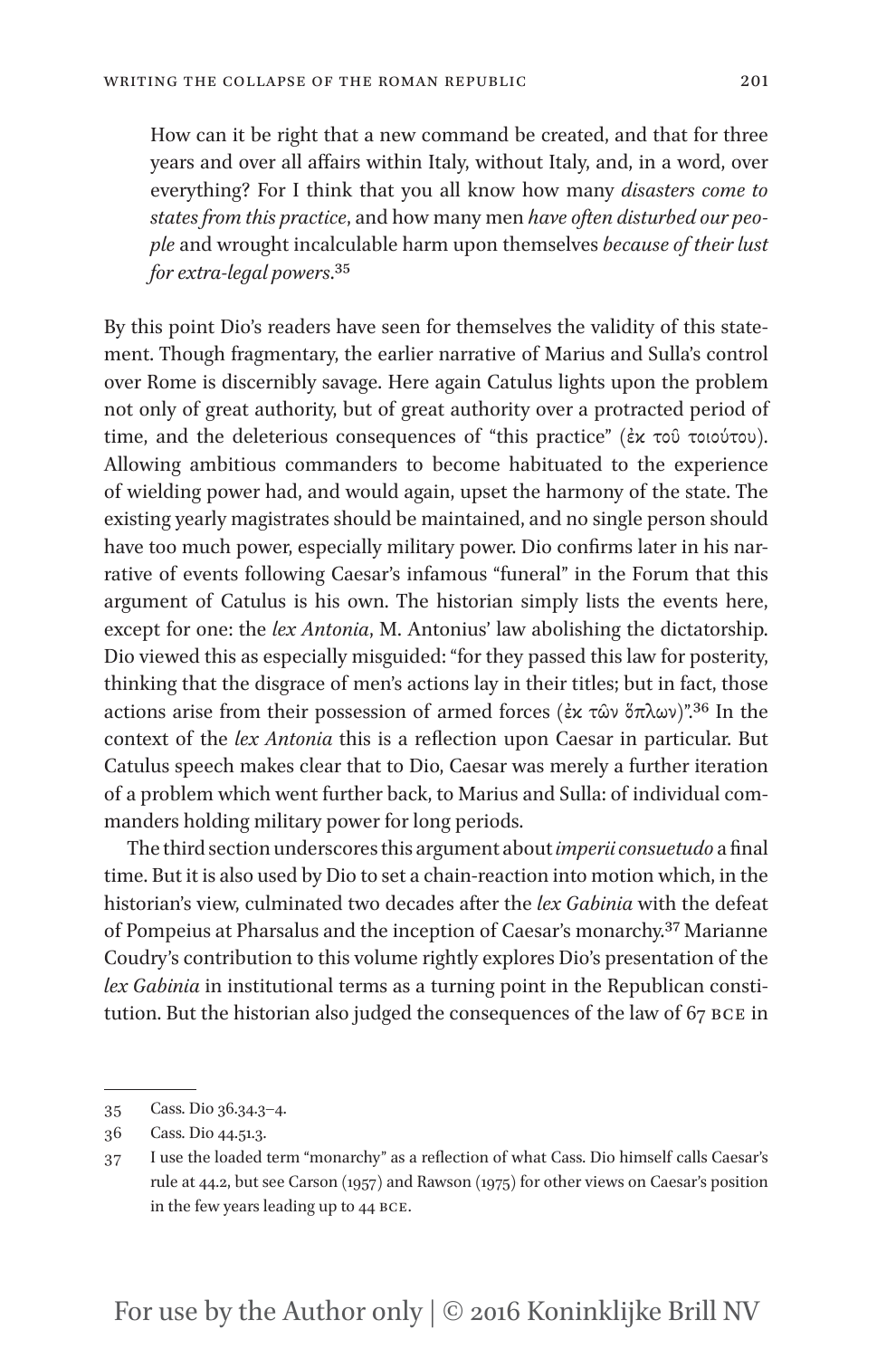strongly moral terms – ones which had significant historical consequences, as his Catulus predicts.

τίς γὰρ οὐκ οἶδεν ὅτι οὔτ᾽ ἄλως καλῶς ἔχει οὔτε συμφέρει ἑνί τινι τὰ πράγματα προστάσσεσθαι καὶ ἕνα τινὰ πάντων τῶν ὑπαρχόντων ἡμῖν ἀγαθῶν κύριον γίγνεσθαι, κἂν τὰ μάλιστα ἄριστός τις ᾖ; **αἵ τε γὰρ μεγάλαι τιμαὶ καὶ αἱ ὑπέρογκοι ἐξουσίαι καὶ τοὺς τοιούτους ἐπαίρουσι καὶ διαφθείρουσιν**.

Who does not know that it is neither remotely appropriate nor advantageous to entrust all our business to one man, or for any one man to be master of all our possessions, even if he is the most excellent? *Great honours and excessive powers exalt, and then destroy, even such excellent men*.38

As I outlined earlier, the reader has already observed the truth of this in the now fragmentary accounts of Marius and Sulla. In Dio's assessment, the character of Sulla in particular was exalted by his great and continual power, and then destroyed by that same agency. Dio's argument in this passage is that granting Pompeius yet another position of great authority, enshrined in the *lex Gabinia*, would make him as habituated to his own power as his predecessors, exalting and ultimately destroying him. The Republic would again suffer as a result.

This is precisely what the later consequences of Pompeius' *imperii consuetudo* turn out to be. In his prefatory comments before the narrative of the battle of Pharsalus, Dio outlines that both Pompeius and Caesar were ambitious for absolute power.<sup>39</sup> His reflection on their respective careers at this point is interesting, and I think relevant. He envisages the pair enumerating their former achievements, Pompeius thinking of Africa, Sertorius, Mithridates, and his pirate command, and Caesar of Gaul, Spain, the crossing of the Rhine, and the expedition to Britain. "And thinking, indeed, that all those achievements were at stake, and each being eager to appropriate the other's glory, they were most excited".40 The pair were thus incited to battle, and indeed to the civil war, by their long and glorious careers. Caesar, Dio states, had no intention of becoming a private citizen again after "commanding for such a long time" (ἐκ χρονίου ἡγεμονίας);41 but Pompeius, too, had been similarly corrupted by his *imperii consuetudo*. Too corrupted, in fact, even to win

<sup>38</sup> Cass. Dio 36.35.1.

<sup>39</sup> Cass. Dio 41.53.2.

<sup>40</sup> Cass. Dio 41.56.2–3.

<sup>41</sup> Cass. Dio 40.60.1.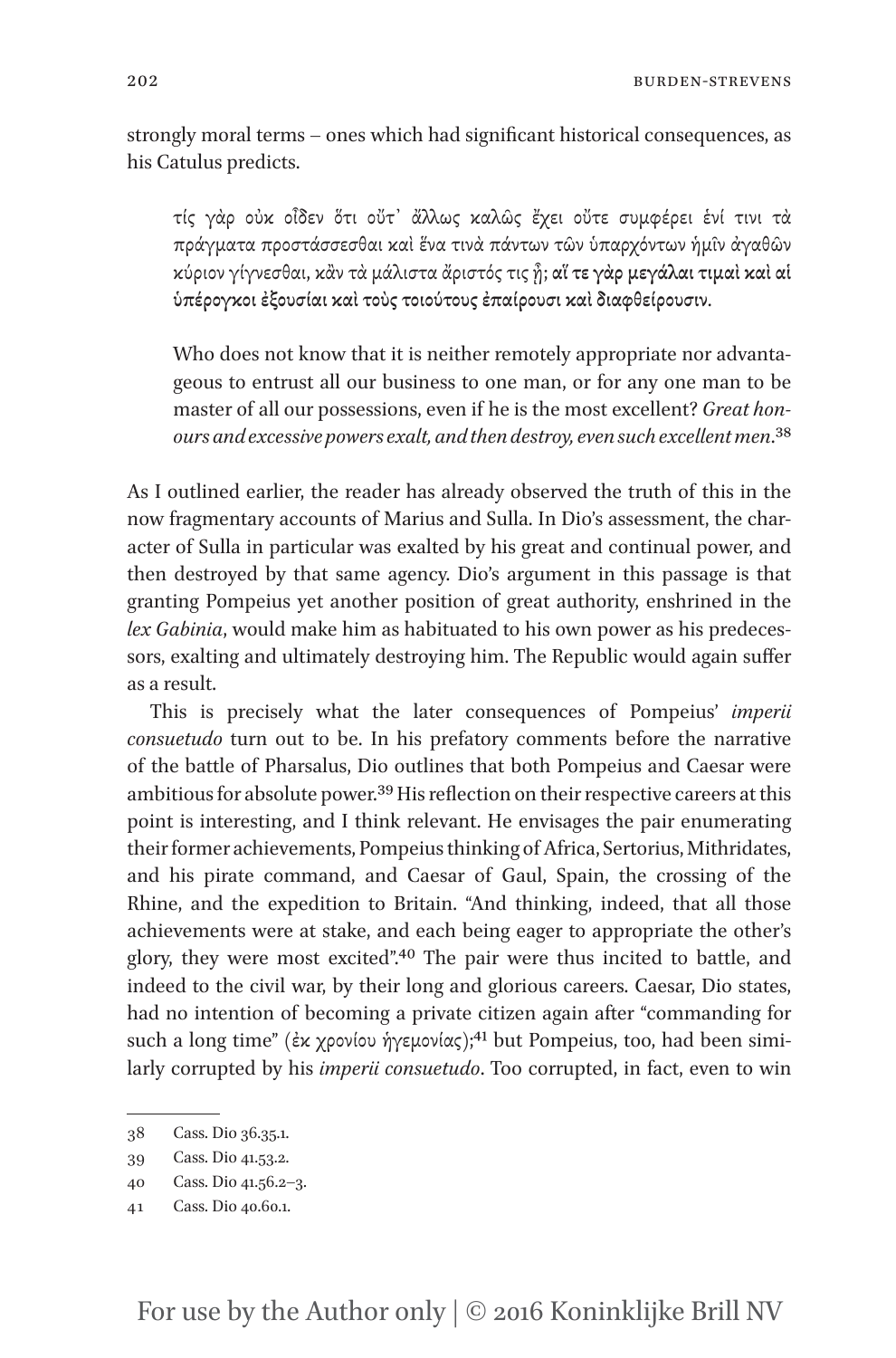at Pharsalus. Dio's interpretation of the battle makes clear that Pompeius lost not because of a tactical error, but because of his complacency: in view of his career, he expected an easy conquest and took victory for granted.42 The *lex Gabinia*, the historian argues through Catulus, was instrumental in Pompeius' moral decline and failure to save the Republic at Pharsalus – though we are not supposed to believe he was even trying. Dio places Pompeius in a continuum of ambitious generals whose lengthy tenure of military authority corrupted and destroyed both them and the *res publica*.

One view accepts that the oration of Catulus appears to elucidate the historical situation more effectively than Dio's other speeches.<sup>43</sup> I think that we can go further than this. The composition seems to me a careful exploration of a fundamental problem in the organisation of military power under the Late Republic as Dio perceived it. Dio achieves this, on the one hand, by simply having his speaker state views which are his own: for example, on the role of successive and lengthy periods of authority in the degeneration of Marius and Sulla. On the other hand, I posit that the historian expects his readers to recall the speech of Catulus at later points in the narrative, in for example his own comments on Caesar's motivation in limiting the tenure of pro-magistracies, or on the *lex Antonia*. Catulus' recurring argument on the destructive role of *imperii consuetudo* in the Late Republic functions, on the one hand, as a standalone set-piece on the dangers of prolonged personal power. But within the broader narrative context, it is also clear that the concerns voiced by Dio's Catulus apply to all the major military actors of this period. The speech of Catulus, fictitious though it may be,<sup>44</sup> is the author's method of exploring the historical problem of *imperii consuetudo* and of persuading his readers of the validity of his interpretation.

How, then, to prevent *imperii consuetudo* among the commanders of the regime that followed the Republic? Manuwald's analysis of Dio's treatment of Octavian-Augustus finds the lack of positive or negative extremes rather bland, and his necrology of the first *princeps* a sober, albeit generally positive,

<sup>42</sup> Cass. Dio 42.1.1–2.1.

<sup>43</sup> Millar 1961, 15 n. 46.

<sup>44</sup> Although the speech of Catulus is clearly Dio's own composition, it is also evident that he drew a number of key arguments from the *De Imperio* of Cicero, as Van Ooteghem 1954, 170 n. 1; Saylor Rodgers 2008, 308–313; and Kemezis 2014, 113 n. 53 have briefly noted. It is not clear, in fact, whether Catulus actually spoke in 67 BCE as Vell. Pat. 2.32.1–3, Val. Max. 8.15.9, Plut. *Pomp.* 25.5–6, and Cass. Dio suggest. However, it is clear that the evidence of Cicero alone is not sufficient to assert with Saylor Rodgers 2008 that Catulus did not speak in 67 BCE; for the detail, see Burden-Strevens (2015a) 47–49.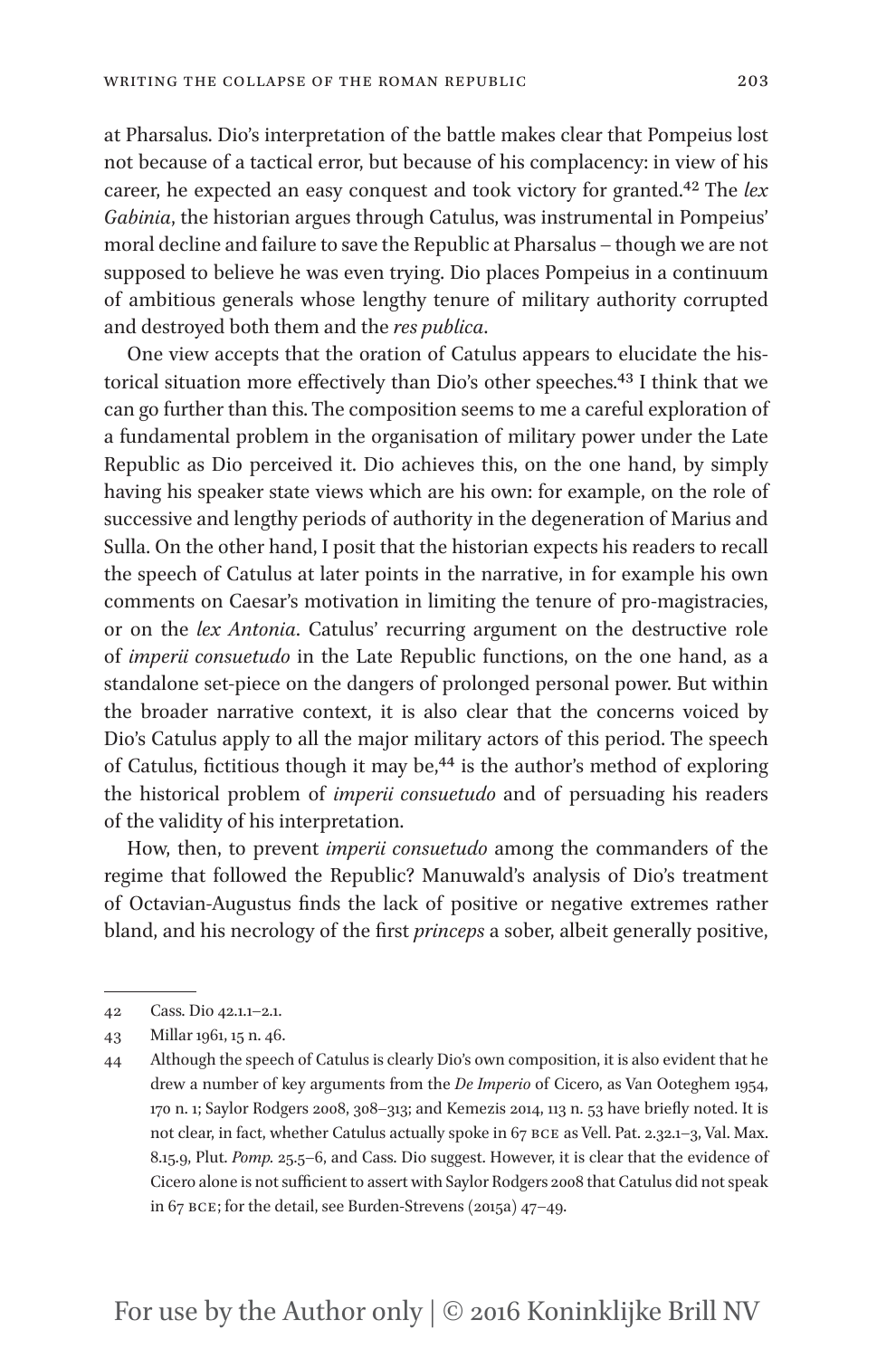summary.<sup>45</sup> Perhaps so, but it is hardly possible to escape the idea that the historian treated the Augustan Principate as an enlightened example of effective monarchy,46 especially in contradistinction to the turpitude of the δημοκρατία which immediately preceded it. But even that change, certainly for the better in the historian's assessment, could not in itself directly address all the flaws of the *res publica*.

Dio's hortatory speeches of Agrippa and Maecenas suggest that in his interpretation the key lay in Augustus' reforms to the provincial administration. The Agrippa-Maecenas debate is framed as a *controversia*: after being called by Augustus to deliberate with him on the future of the constitution, Agrippa argues for the restitution of the Republic, and Maecenas for the return of the monarchy. The two speeches seem to be the historian's own fabrication; Dio may have drawn inspiration for the role at least of Agrippa from a literary tradition which depicted him arguing for the restoration of the republic.<sup>47</sup> Even so, Dio again uses these speeches to persuade the reader of the gravity of the problem of *imperii consuetudo* in the Late Republic, and posits effective solutions in the speech of Maecenas.

First Dio's Agrippa in his rejection of monarchy outlines the key issue that the absolute ruler would have to face: men who are naturally proud detest the rule of another on principle.48 This would be problematic: "for if the monarch allows these to grow in strength, he cannot live in safety; but if he tries to curtail them, he cannot do so justly. What will you do with them, then?".49 Worse still, such men would have to be sent out to the provinces, far from the monarch's oversight. Augustus, Dio argues through his speaker, could not manage the empire alone:

καὶ γὰρ εἰ αὐτὸς μόνος πρός τε τὸ τὰ πολιτικὰ καὶ πρὸς τὸ τὰ πολεμικὰ καλῶς καὶ κατὰ καιρὸν πράττειν ἐξήρκεις, καὶ μηδενὸς συνεργοῦ πρὸς μηδὲν αὐτῶν

- 47 Millar 1964, 105, Reinhold 1988, 166–167; Rich 1989, 98–99.
- 48 Cass. Dio 52.8.1.
- 49 Cass. Dio 52.8.1.

<sup>45</sup> Manuwald 1979, 273–276.

<sup>46</sup> As Millar 1964, 100–105; Manuwald 1979, 273–284; Giua 1983, 441–450, 445–456 discuss, Dio's presentation of Augustus is not uniform. In particular, as Reinhold 1988, 13 spells out, Dio seems to have endorsed Augustus as an emperor, but not approved of his earlier incarnation, Octavian, as a Late Republican dynast. In this connection, Rich 1989, 96–97 states that it is a mistake to view the historian's presentation of Octavian as particularly hostile in any case, as the Senate and tyrannicides were the ones to blame in Dio's view. Rich furthermore concludes at 101–102 that to Dio, Augustus was "a model emperor both at home and abroad".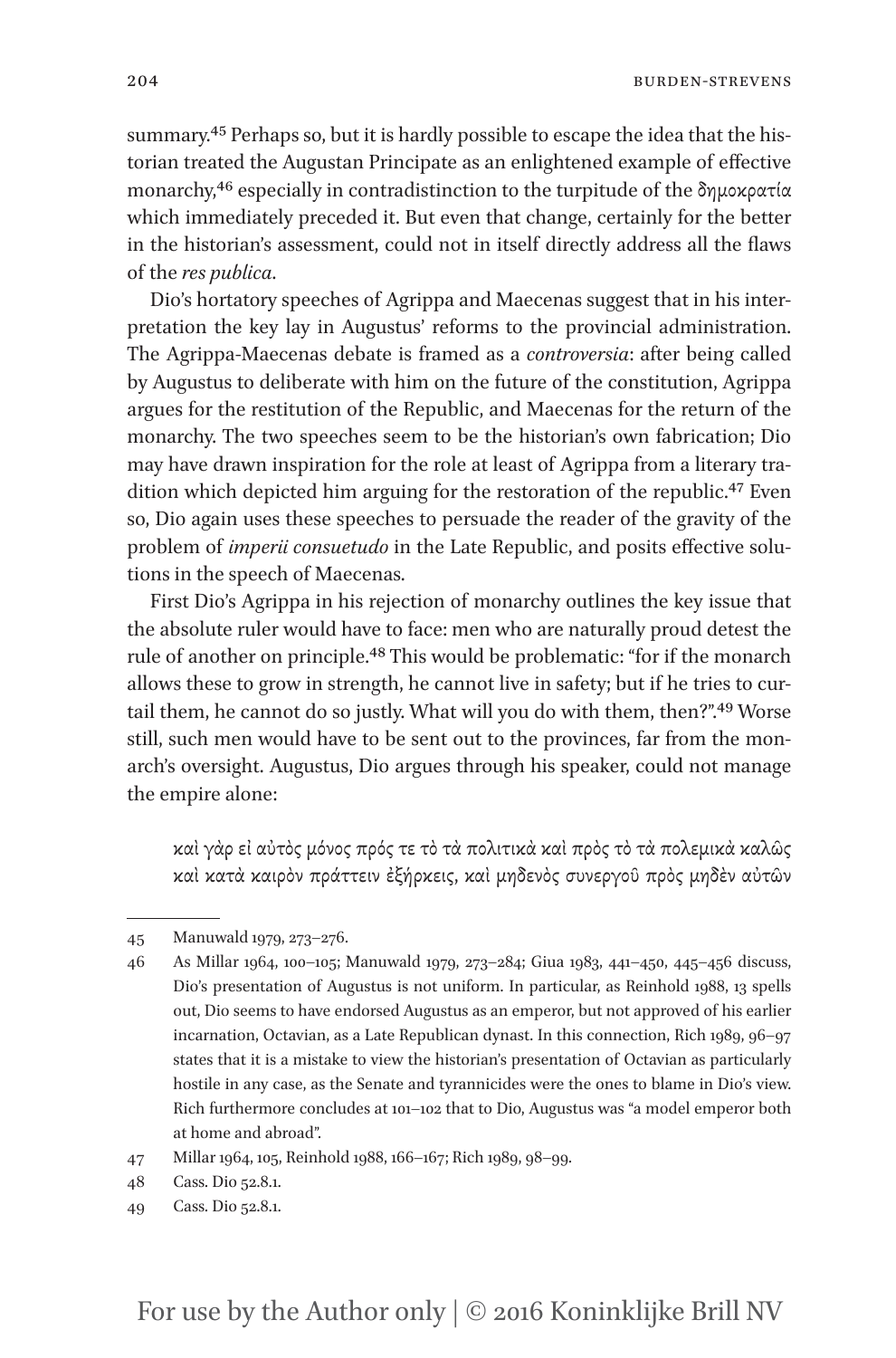ἔχρῃζες, ἕτερος ἂν ἦν λόγος: νῦν δὲ πᾶσά σε ἀνάγκη συναγωνιστὰς πολούς, ἅτε τοσαύτης οἰκουμένης ἄρχοντα, ἔχειν, καὶ προσήκει που πάντας αὐτοὺς καὶ ἀνδρείους καὶ φρονίμους εἶναι. οὐκοῦν ἂν μὲν τοιούτοις τισὶ τά τε στρατεύματα καὶ τὰς ἀρχὰς ἐγχειρίζῃς, **κίνδυνος ἔσται καὶ σοὶ καὶ τῇ πολιτείᾳ καταλυθῆναι**.

For if you alone were enough to respond properly both to political and military circumstances and didn't need assistants to help in any of them, then that'd be a different story. But as it is, you will need to have many helpers in governing so great an empire, and those must all of course be brave and spirited. And so, if you entrust armies and offices to such men as these, *both you and your government will be in danger of overthrow*.50

Of course this applies to the Late Republic more than any other period in Dio's narrative. The reader cannot fail to think of Marius, Sulla, Pompeius, and Caesar as examples of generals in the empire who attempted to overthrow the government. Indeed, the speaker later uses these precise *exempla*.51 Agrippa's argument on the relative danger of monarchy compared to Republicanism is deliberately illogical on the historian's part, but not because the speech acts as a cosmetic prelude to the main feature of Maecenas.52 Rather, Dio suggests through Agrippa that *imperii consuetudo* would always be an issue when the strong are given military authority far from the city of Rome, regardless of the constitution. It certainly had been under the Republic, which Dio's Agrippa idealises into unpersuasive fantasy.

The historian interpreted the solution to the problem through his Maecenas. The speech has traditionally been examined as a political pamphlet on Dio's part, an essay on effective monarchy third century CE.<sup>53</sup> This was surely one aspect; but it additionally serves an explanatory purpose. Augustus, the speaker advises, should neutralise the fractious elements in the senatorial class by simply hand-picking them himself. He advises firstly that Augustus cleanse the Senate of unsavoury figures and install loyal aristocrats in their place: "for in this way, you will have many assistants and secure the loyalty of the leading provincials; and the provinces, having no reputable leaders, will

<sup>50</sup> Cass. Dio 52.8.3–4.

<sup>51</sup> Cass. Dio 52.13.2–4.

<sup>52</sup> For this point see Gabba 1955, 316; McKechnie 1981, 150.

<sup>53</sup> Hammond 1932; Gabba 1955, 320–322; Bleicken 1962; Reinhold 1988, 182–183; Dorandi 1985. Kuhlmann 2013, 110–112 has also recently returned to the very familiar topic of the speech's anachronisms.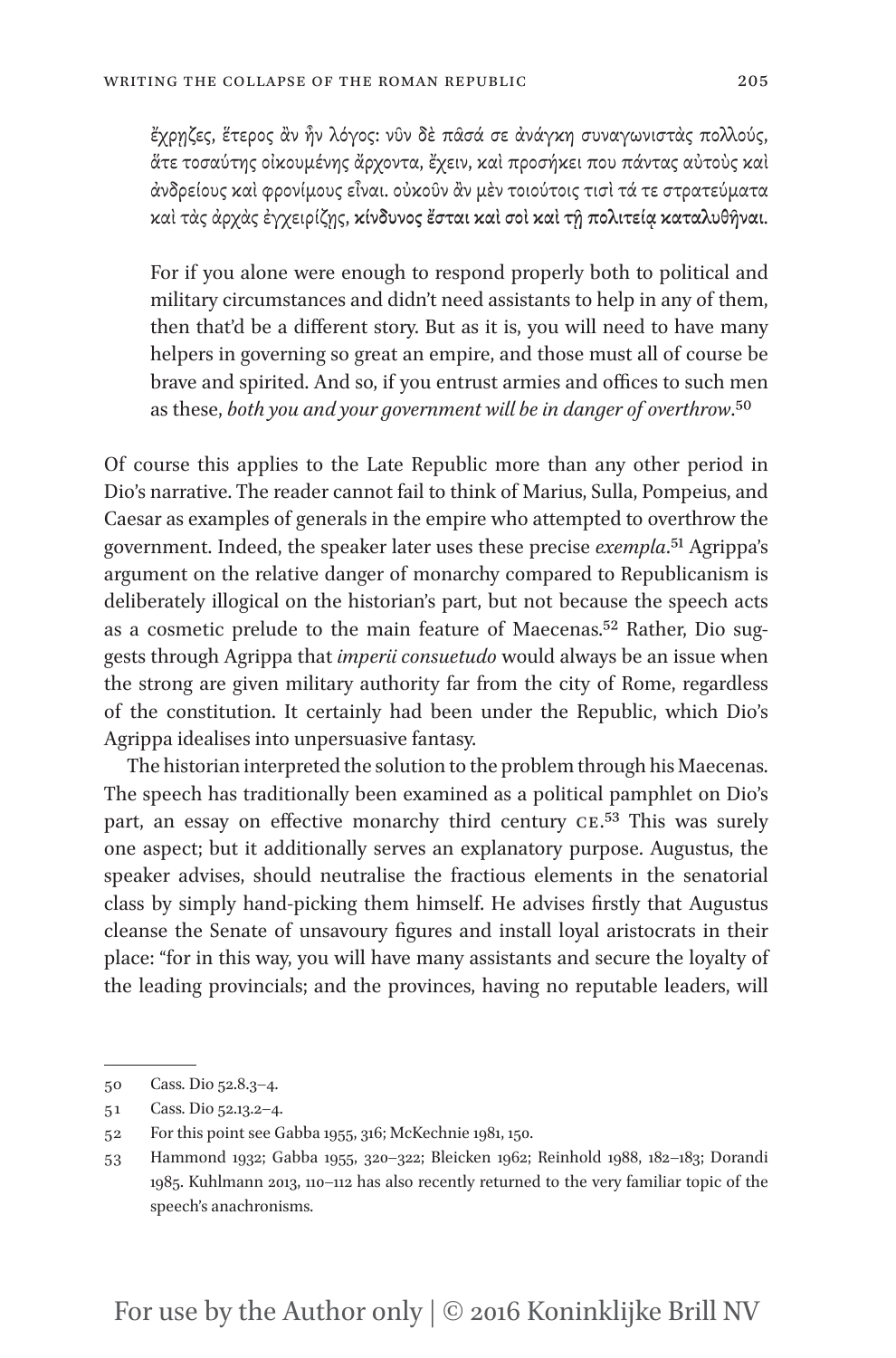not cause political uprisings".54 Secondly, Augustus should appoint magistrates and governors himself. This, Maecenas argues, would prevent "the same things happening all over again" (ἵνα μὴ τὰ αὐτὰ αὖθις γένηται) and give ambitious commanders neither reason nor opportunity to again march on Rome.<sup>55</sup> Finally – and crucially – Maecenas insists on a long hiatus between a magistrate's tenure in the city and his position of command abroad. Pro-magistrates should not go out immediately after their urban office, but should wait: "for after being private citizens for a time, they will be milder, and, not having been placed in command of legions alongside the prestige of their titles, they will not rebel".56 Maecenas' recommendations of Book 52 are framed as a response to the Late Republican problem of individual commanders growing habituated to their own authority by long periods in power.

This is exactly the interpretation that the historian applies to Augustus' reforms to the provincial administration in 27 BCE in Book 53. Dio writes that the new *princeps* feigned a reluctant acceptance of the absolute power offered to him by the Senate,<sup>57</sup> and, wishing to appear "democratic" (δημοτικός), declared that he would not govern all the provinces himself. Instead, he made some senatorial, and others imperial, entrusting to the Senate the weaker provinces, "on the pretext that they were safer and peaceful and not at war", but to himself the stronger provinces. Dio's analysis is incisive: "he said that he was taking this course so that the Senate might enjoy the best of the empire without fear while he himself would have all the hardships and dangers. In reality, it was so that under this pretext the Senate would be unarmed and feeble, while he alone would have arms and maintain troops" (αὐτὸς δὲ δὴ μόνος καὶ ὅπλα ἔχῃ καὶ στρατιώτας τρέφῃ.).58 To complete the package, Augustus decreed that the governors of the imperial provinces be selected by the *princeps* himself, while those of the senatorial provinces be chosen at random, by lot – thereby imposing his direct control over the stronger territories.59 Against the backdrop of Maecenas' recommendations, Dio's interpretation of Augustus' provincial reforms is significant. The historian implicitly frames these measures as a preventative response to the problem of military authority under the Republic, which the reader has to this point seen played out numerous times.

58 Cass. Dio 53.12.1–3.

<sup>54</sup> Cass. Dio 52.19.3.

<sup>55</sup> Cass. Dio 52.20.3.

<sup>56</sup> Cass. Dio 52.20.4.

<sup>57</sup> See Rich 2010 and Vervaet 2010 on Augustan *recusatio imperii.*

<sup>59</sup> Cass. Dio 53.13.2–5. For a discussion of the relationship between the *princeps* and the proconsuls, see Hurlet 2006.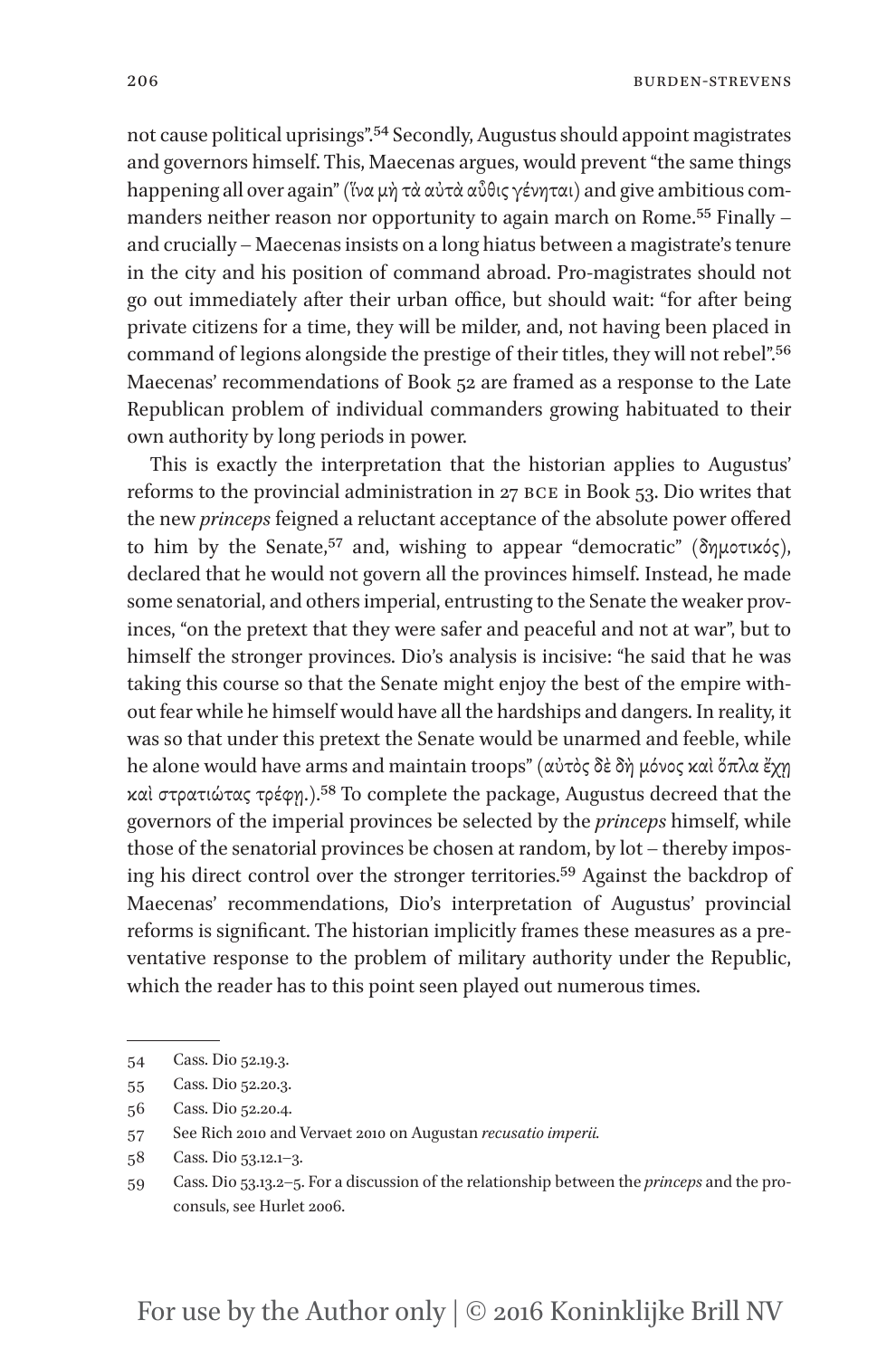So Catulus' *dissuasio* of Pompeius' pirate command and the Agrippa-Maecenas debate seem to form a logical unity, one which book-ends a Late Republican narrative in which *imperii consuetudo* is of fundamental historical importance. An historical analysis is being formed. By reflecting on *imperii consuetudo* as one of the dangers of monarchy, Agrippa is in fact made to reiterate, implicitly, the consequences of this problem in the Republic. The reader has by this point already seen these grave consequences reflected on, and predicted further, in the speech of Catulus. Maecenas, by way of response, verbalises the historian's interpretation of the measures necessary to address that issue. And, finally, Dio's own later account of Augustus' reforms spells out how the new *princeps*, by acting in accordance with Maecenas' recommendations, was able to prevent strong and independently-minded provincial governors from becoming habituated to power. Dio's is a convincing exploration of the problem of *imperii consuetudo* over a span of twenty books, and the speeches played a considerable role in that argument.

#### **Φθóνος**

Dio also devotes considerable attention in his speeches to the problem of spiteful envy (φθόνος) in the Late Republic.<sup>60</sup> It is easy to dismiss this focus. On the one hand, the suggestion that successful political figures would incur the jealousy of their competitors was commonplace enough, and this may be the reason that remarkably little research has been undertaken on the prominence of φθóνος as a factor of history in Dio's work.61 On the other, traditions of Late Republican moral decline were naturally canonical in the historiography of this period, and easy enough to replicate. Sallust's portrait of the political culture of the 60s depicts an aristocracy in a state of endemic *invidia*  that is only momentarily set aside with the temporary return of *metus hostilis*  in Catilina.62 Not that Sallust, who by critiquing the turpitude of his contemporaries "inscribed his own condemnation all too well in the pages of his history", 63

<sup>60</sup> On the spiteful connotations of φθόνος as distinct from other signifiers of jealousy (νέμεσις), see Kaster 2003.

<sup>61</sup> Although see some brief comments in Kemezis 2014, 110–115 and in Marianne Coudry's contribution to this volume.

<sup>62</sup> Sall. *Cat.* 23. As both Sallust (*Cat.* 10.3) and Tacitus (*Hist.* 2.38) attribute Late Republican moral decline to the disappearance of *metus hostilis*, the inverse in 63 BCE is not a surprising point to make.

<sup>63</sup> Cass. Dio. 43.9.3.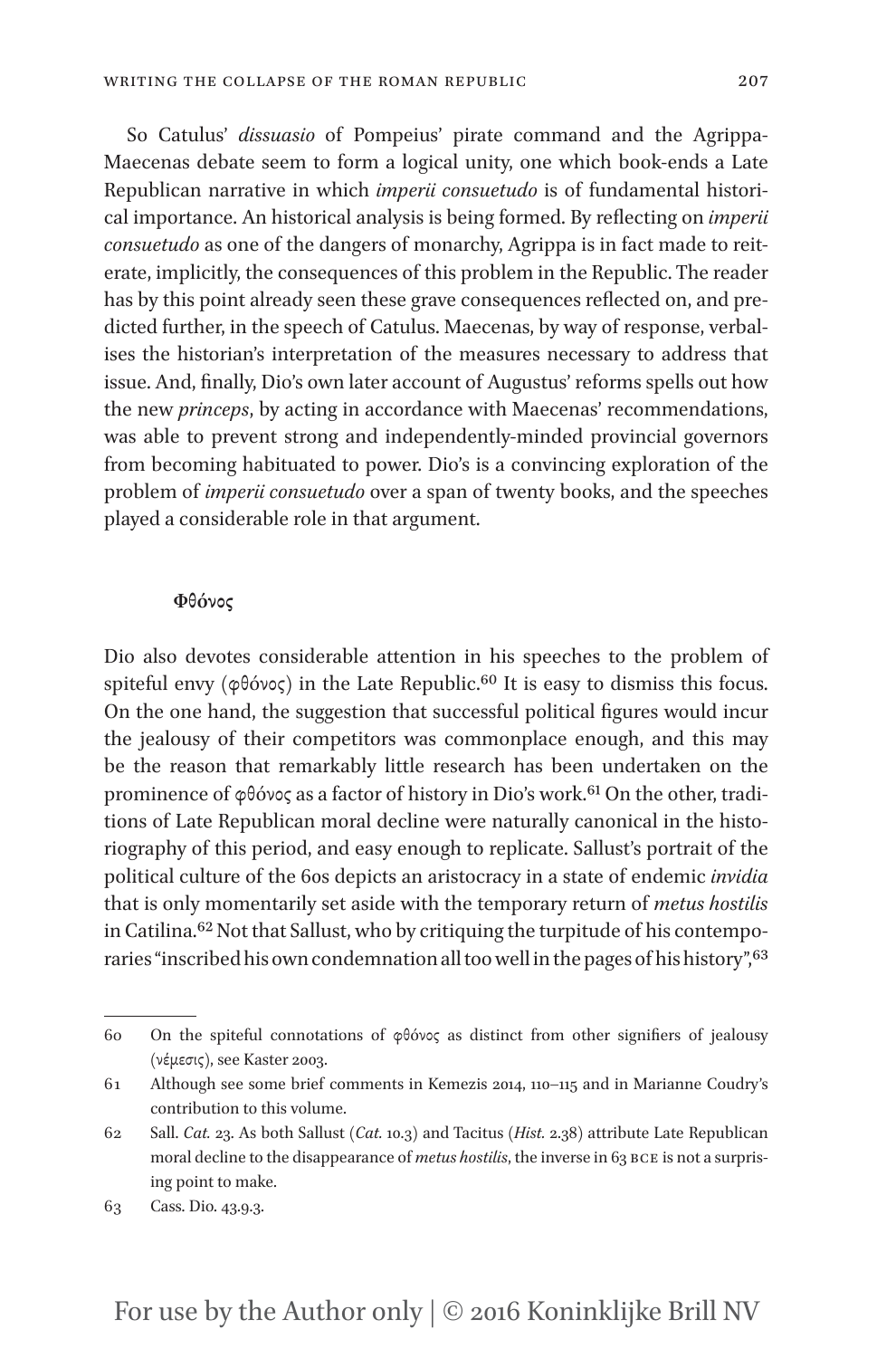208 BURDEN-STREVENS

was too sententious to accept the corrupting influence of *invidia* even upon himself, as he admits in his preface.<sup>64</sup> But the causal ramifications of φθόνος were a significant motivating factor in the decline of the Republic in Dio's view, even in spite of the time-honoured place of envy as an historiographical *topos*.65 As the historian again uses his speeches to elucidate his interpretation not only of the role of φθóνος in internecine conflict and its consequences, but also of the alleviation of this problem by the Augustan Principate, it merits consideration here.

I wish to dwell on Catulus and the other speeches surrounding the *lex Gabinia* a moment longer. As we have seen, in Catulus the historian foreshadowed the later consequences of Pompeius' extraordinary position. Like Marius and Sulla before him, the general was corrupted by power, leading not only to his destructive ambitions, but to his complacency and ultimate defeat at Pharsalus. In the same fashion, Catulus' oration against the *lex Gabinia* makes a further prediction: the gravity of the φθóνος that would result from further extraordinary powers. In one fragment of Book 36 attributed to the speech of Catulus, Dio's speaker warns that Pompeius' "monarchy" (μοναρχῆσαι) over all the Romans' possessions "will not be free from envy" (οὔτε ἀνεπίφθονον ἔσται).66 Quite simply, further powers would be harmful not only to the *res publica*, but to the holder's safety at the hands of his competitors. In fact Dio's Catulus is merely rounding off a thought that had already been alluded to in the previous two speeches. Pompeius in his disingenuous rejection of power (*recusatio imperii*) declines the honour, on the grounds that "all such positions of power incur envy and hatred" (ἐπίφθονα καὶ μισητὰ).67 No man, he argues, could happily live among those who envy him (τίς μὲν γὰρ ἂν εὖ φρονῶν ἡδέως παρ᾽ ἀνθρώποις φθονοῦσιν αὐτῷ ζῴη;).68 The speech of Gabinius which follows builds on this theme: Dio's speaker encourages Pompeius not to fear the

<sup>64</sup> Sall. *Cat.* 3.5: *Quae tametsi animus aspernabatur insolens malarum artium, tamen inter tanta vitia imbecilla aetas ambitione corrupta tenebatur; ac me, cum ab reliquorum malis moribus dissentirem, nihilo minus honoris cupido eadem, qua ceteros, fama atque invidia vexabat.*

<sup>65</sup> And not only in the tradition that Sallust, Livy, and Tacitus represent; Harrison 2003 and Rees, W. 2011, 30–35 have shown the role played by φθóνος in Herodotus and Thucydides respectively.

<sup>66</sup> *Anecd. Bekk.* 157, 30.

<sup>67</sup> Cass. Dio 35.26.1. On Pompeius' rhetorical strategies in the *contio*, see van der Blom 2011. For Pompeius' *recusatio imperii* in particular, see Wallace-Hadrill 1982, 36; and Vervaet 2010, who with Rich 2010 views Pompeius as the model for Augustus' later adoption of the tactic.

<sup>68</sup> Cass. Dio 35.26.2–3.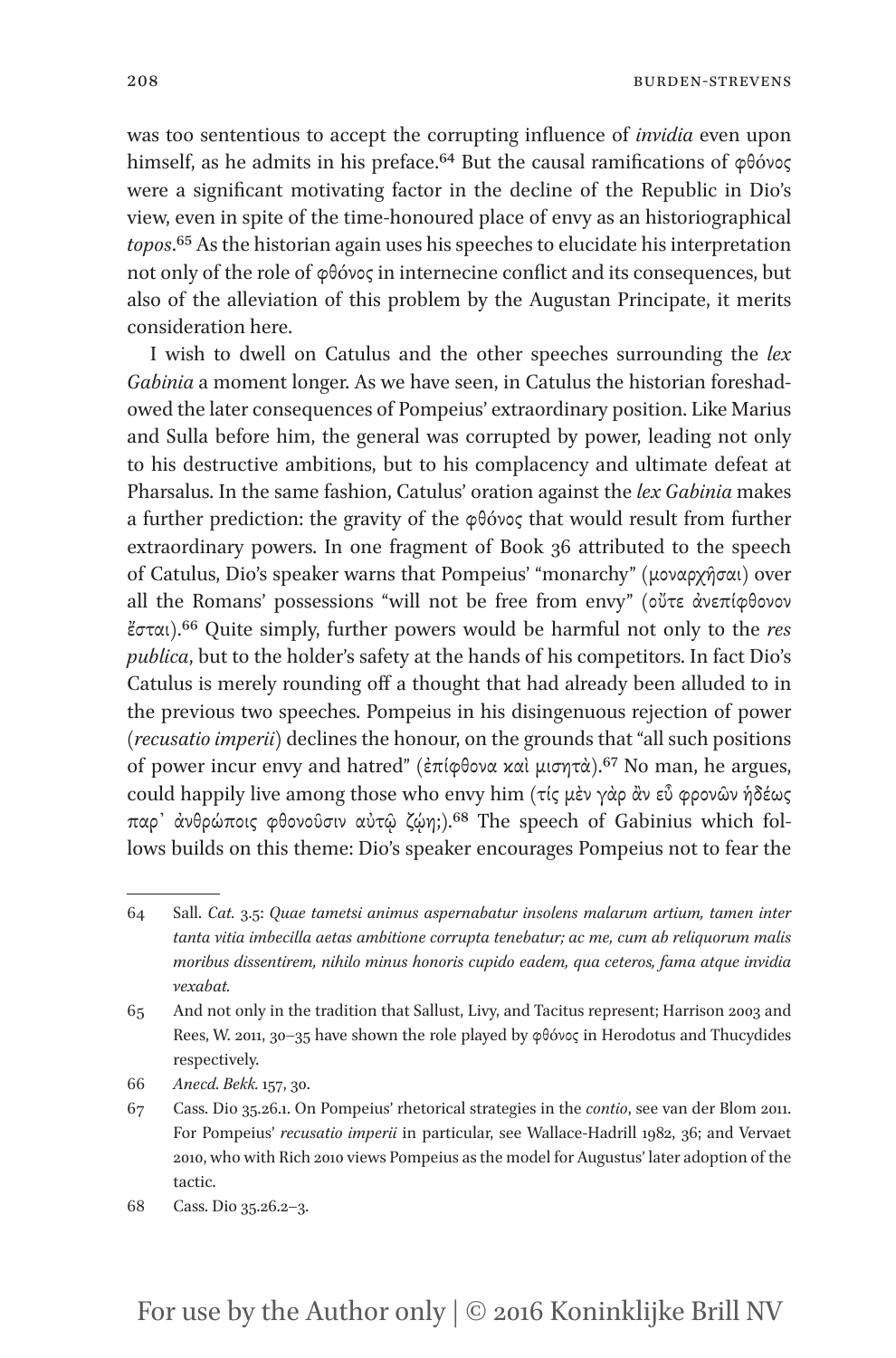envy of others (μηδὲ ὅτι τινὲς φθονοῦσι φοβηθῇς), but to make even more of a success of the pirate command and thereby spite his competitors.<sup>69</sup>

The prediction of Dio's Catulus again proves true. In Book 37, the historian narrates Pompeius' victorious return from Asia Minor in 62 BCE. Landing at Brundisium like Sulla two decades before, Pompeius symbolically disbanded his legions, in order, Dio states, to avoid a repetition of the Sullan precedent.<sup>70</sup> Although he returned with a host of political settlements for the East, $71$  his measures were effectively blocked by his own favoured candidate for the consulship of 60 BCE, Q. Caecilius Metellus Celer. Pompeius could accomplish nothing, and in Dio's assessment the simple reason for this was φθóνος: after declaring that his enemies envied him and that he would communicate this to the people, "he realised that he was not actually powerful, but really possessed only the reputation and the envy for his previous positions" (τὸ μὲν ὄνομα καὶ τὸν φθόνον ἐφ᾽οἷς ἠδυνήθη ποτὲ εἶχεν).72 Simply put, in the historian's view the *lex Gabinia*, as his Catulus and Pompeius expressed in advance, generated the φθóνος which led to Pompeius' political impotence in 60 BCE. This envy, in fact, had farther-reaching consequences: Dio states explicitly that he entered the First Triumvirate that year to regain the political power he had recently lost,73 and it is hard not to think of the φθóνος of Metellus in this context.

Not that the case of Pompeius is the only example of Dio using his speeches to underline the historical ramifications of φθόνος in the Late Republic. In the wake of Caesar's assassination, Dio inserts a speech into the mouth of Cicero, advocating an amnesty for the tyrannicides and the ratification of the former dictator's acts. Whether the historian drew some content from previous versions of a written Amnesty speech of Cicero is unclear, as none but Dio's exists.74 It may be that the historian took only the historical occasion of speech and fabricated the content himself, with some references to Demosthenes, Thucydides, and the Athenian Amnesty of 403 BCE thrown in. Despite this, Dio's speech of Cicero slots neatly into the interpretative framework that the historian applied to the downfall of the Late Republic because of its focus on

- 73 Cass. Dio 37.56.3.
- 74 Cic. *Phil.* 1.1 and *Att.* 14.10 and 14.14 indicate that Cicero did speak publicly on March 17th 44 BCE in favour of an amnesty. Vell. Pat. 2.58.4 and Plut. *Cic.* 42 merely allude to such a speech and do not provide details, and it is not mentioned in App. *B Civ.* For summaries of the source-material for this speech see Millar 1961, 17-18; Fechner 1986, 58 n. 111.

<sup>69</sup> Cass. Dio 36.29.2.

<sup>70</sup> Cass. Dio 37.20.3.

<sup>71</sup> See Steel 2013, 148–149 for a synopsis of these arrangements.

<sup>72</sup> Cass. Dio 37.50.6.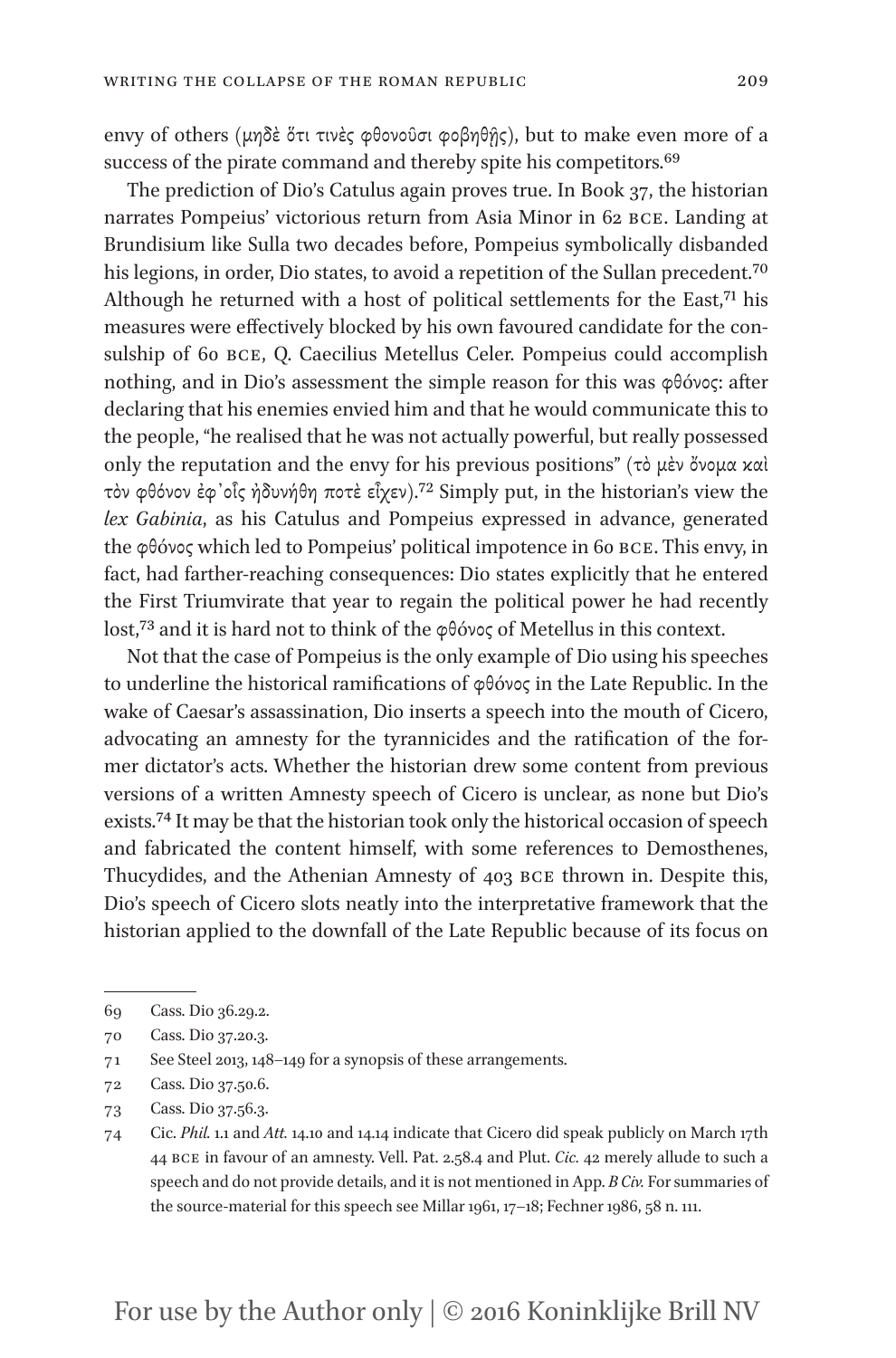210 BURDEN-STREVENS

envy. Cicero encourages the Senate to "relinquish our enmities or jealousies (πρὸς ἀλήλους ἔχθρας ἢ φιλονεικίας), or whatever you want to name them, and instead return to our former condition of peace, friendship, and concord".75 The idea returns later, where Cicero states that it is φιλονεικία that universally drives men to civil strife, with the important Republican *exempla* of Marius, Sulla, Cinna, Strabo, Pompeius, and Caesar as proof.76 The preceding decades of the ijirst century BCE, and indeed decades earlier as the *exemplum* of the Gracchi makes clear,<sup>77</sup> is reflected upon as an envious contest between individual dynasts.

The vocabulary in this instance is slightly different to the *lex Gabinia*  speeches: φιλονεικία, rather than φθóνος, is the undesirable aspect of Republican political culture most to be abandoned. But while reading Cicero's reflection upon senatorial competition the reader cannot fail to think of the assassination of Caesar which occurred a few chapters before. The cause of this, Dio states moments prior the Amnesty speech, was φθóνος: "because of envy (φθόνῳ) of his advancement and hatred of the honours he had received instead of them, a destructive frenzy struck certain men, and they unjustly killed him".<sup>78</sup> Were the point not sufficiently laboured, the historian reflects a chapter later upon the danger of φθóνος, arguing that it is germane to republics (δημοκρατία) in general.79 But Dio additionally suggests that the spiteful envy that was fatally attached to Caesar was the deliberate creation of the Senate: they voted him extravagant honours not in order to gratify him, "but in order that he might be the more swiftly destroyed, wishing to make him envied and resented all the sooner" (ἔς τε τὸ ἐπίφθονον καὶ ἐς τὸ νεμεσητὸν).<sup>80</sup> Dio appears to have made a conscious and deliberate choice in the Amnesty speech to bring forward the theme of φιλονεικία, and predicates this upon an immediately preceding narrative in which φθóνος takes centre-stage as a key motive in dynastic power-struggles.

These comments on the danger of envy in the speeches are consistent with the historian's interpretation of aristocratic behaviour throughout the Late Republic. There are only eight instances of an historical character acting

- 78 Cass. Dio 44.1.1.
- 79 Cass. Dio 44.2.3.
- 80 Cass. Dio 44.7.3.

<sup>75</sup> Cass. Dio 44.24.3.

<sup>76</sup> Cass. Dio 44.27.4–28.5.

<sup>77</sup> Cass. Dio 44.30.4.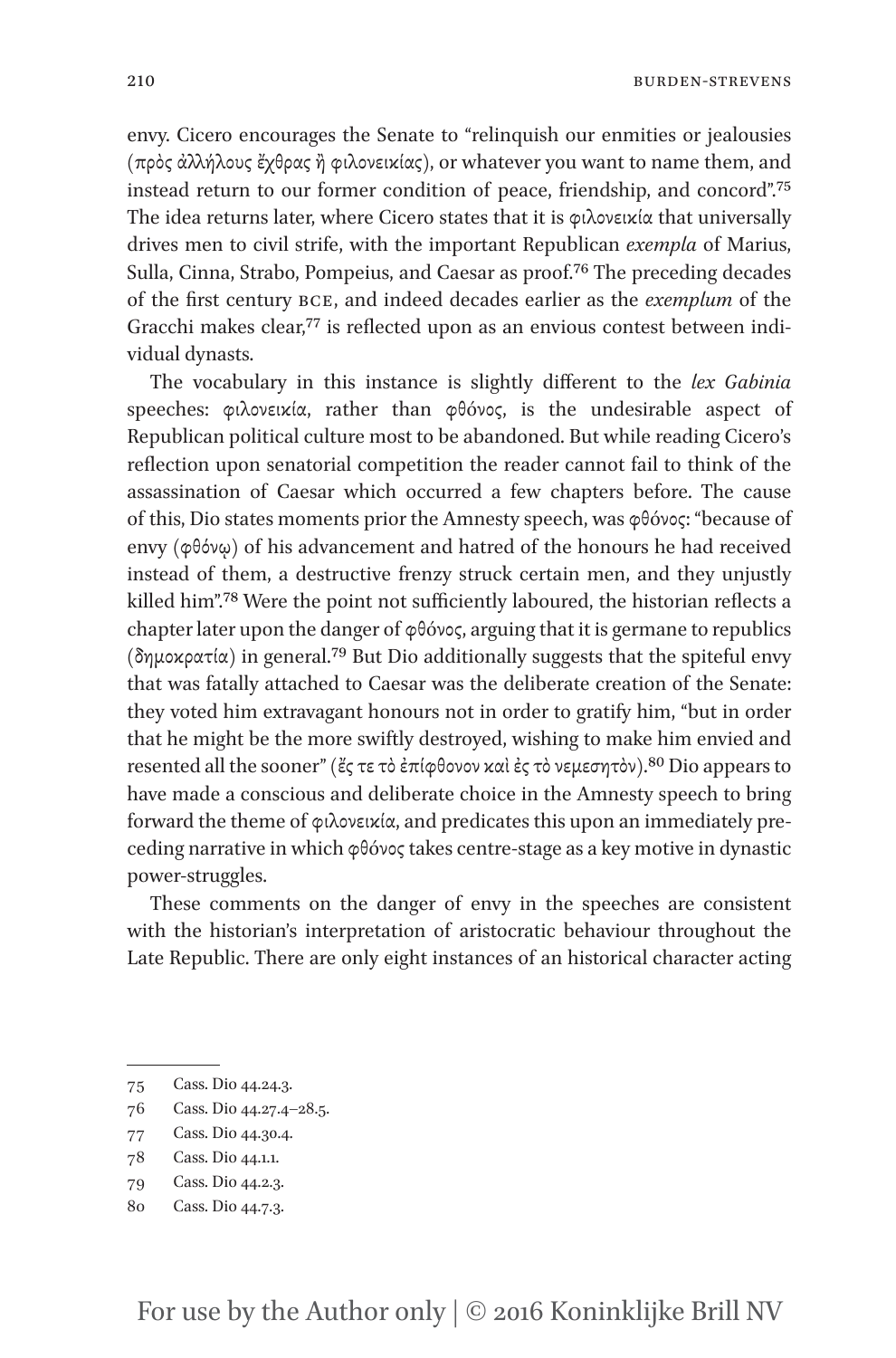because of their φθόνος in the half-millennium period prior to the Gracchi.<sup>81</sup> This may be influenced by the lacunose state of Dio's Regal- to Mid-Republican narrative; although the fragments suggest that Dio may have conceived of the Mid-Republic as a golden age, at least compared to the decline that followed.<sup>82</sup> In the century between the Gracchi and the reign of Augustus, however, φθóνος becomes significantly more pronounced, especially as the catalyst for hostile individual action. All told, in the period from the Gracchi to the death of Augustus (Books 25–55) there are 82 instances of the morpheme -φθον-, indicating envy.83 It is telling that eight of these occur in the narrative of Caesar's assassination and funeral.

This focus upon φθóνος as a causal force in history is particular to Dio among our Imperial Greek historians of this period. Causal participles of the verb φθονεῖν, the phrase "because of envy" (ὑπὸ τοῦ φθόνου), and the dative of cause (φθόνῳ) appear frequently, but much less so in Plutarch and Appian, who place far less emphasis on envy as a factor of history. Cassius Dio thus applies a framework of historical causation to the late *res publica* in which the emotive aspect, the jealous begrudging of another's success, plays a central role in aristocratic discord. The historian accordingly made his speeches of the Late Republic consistent with that framework.

Like *imperii consuetudo* the historian viewed this issue as distinctly Late Republican and as the inevitable product of individual power under that constitution. But paradoxically, it was again the absolute power of a single monarch in Augustus which in Dio's view broke the cycle of competition and envy, restoring the elite to relative harmony. The constitutional debate of Agrippa and Maecenas serves, again, as the historian's final reflection on this problem

<sup>81</sup> Cass. Dio 5 frg. 19; 11 frg. 43.1–2; 14 frg. 57.20; 17 frg. 57.54; 17 frg. 57.62; 19 frg. 63; 21 frg. 70.9; 22 frg. 74.

<sup>82</sup> For a comparison of Dio's presentation of these two periods, see Kemezis 2014, 104–112. As I suggest at Burden-Strevens 2016, 12, there is ample evidence to indicate that the historian in fact broke with idealised traditions of early Rome, and formed a more negative interpretation which is distinctive within Roman historiography; see the contributions of Lange and Lindholmer in Burden-Strevens & Lindholmer (forthcoming, 2017b).

<sup>83</sup> Cass. Dio 25.85.3; 26.89.3; 27.91.1; 27.91.1; 29.98.2; 30–35 frg. 109.10; 36.14.3; 36.24.6; 36.26.1; 36.26.2; 36.29.2; 36.43.4; 37.23.4; 37.50.6; 38.11.2; 38.11.4; 38.12.7; 38.21.2; 38.36.4; 38.39.2; 39.25.4; 39.26.1; 39.26.2; 39.37.4; 40.8.1; 40.51.1; 41.28.1; 42.1.3; 42.20.5; 43.12.1; 43.18.3; 44.1.1; 44.2.3; 44.3.1; 44.7.3; 44.29.3; 44.36.5; 44.36.5; 44.39.2; 44.43.1; 45.4.3; 45.8.1; 45.11.4; 46.8.3; 46.17.2; 46.55.2; 47.15.4; 47.33.2; 47.38.3; 48.45.6; 49.7.5; 49.18.7; 49.21.1; 49.23.2; 49.41.6; 51.12.7; 52.2.2; 52.2.2; 52.11.3; 52.15.3; 52.25.4; 52.26.4; 52.30.8; 52.31.4; 52.31.4; 52.33.8; 52.33.9; 52.33.9; 52.40.2; 53.3.1; 53.6.2; 53.8.6; 53.10.3; 53.23.3; 53.29.6; 54.1.5; 54.12.2; 54.29.3; 54.31.1; 55.15.1; 55.18.5; 55.24.9.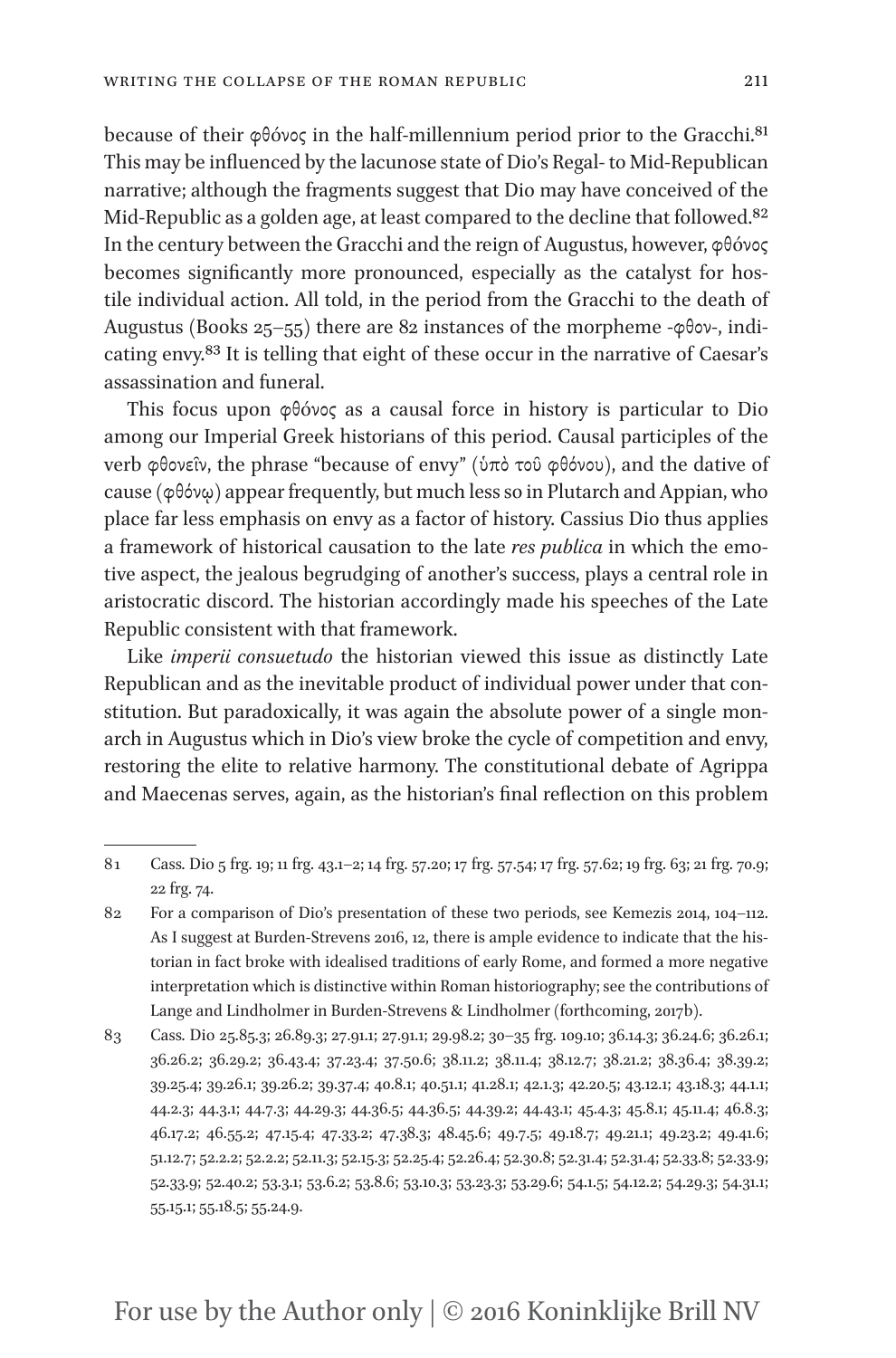in the Late Republic and on the measures necessary to resolve it. In his argument against monarchy and its associated troubles, Dio's Agrippa sets out the problem:

μὴ θαυμάσῃς, ὦ Καῖσαρ, εἰ μέλω σε ἀποτρέπειν ἀπὸ τῆς μοναρχίας, καίπερ πολὰ καὶ ἀγαθὰ ἀπολαύσας ἂν ἀπ᾽ αὐτῆς σοῦ γε αὐτὴν ἔχοντος. εἰ μὲν γὰρ καὶ σοὶ ὠφέλιμος γενήσεσθαι ἔμελε, καὶ πάνυ ἂν αὐτὴν ἐσπούδασα: ἐπειδὴ δ' οὐδὲν ὅμοιον τοῖς τε αὐταρχοῦσι καὶ τοῖς φίλοις σφῶν παρέχεται, ἀλλ' οἱ μὲν καὶ **ἀνεπιφθόνως καὶ ἀκινδύνως** πάνθ᾽ ὅσα ἐθέλουσι καρποῦνται, τοῖς δὲ καὶ **φθόνοι καὶ κίνδυνοι** συμβαίνουσιν, οὐ τὸ ἐμαυτοῦ ἴδιον, ὥσπερ οὐδὲ ἐν τοῖς ἄλοις, ἀλὰ τὸ σὸν τό τε κοινὸν προϊδέσθαι ἐδικαίωσα.

O Caesar, do not be surprised if I try to turn you away from monarchy, even if under that system I would acquire many benefits from it – or at least if you held it. For if it were to be in your interest, I would of course desire it very much. But since monarchy does not offer the same benefits to rulers as to their friends, but the friends can reap the fruit of all the benefits they wish *safely and unenvied* and the rulers on the other hand get only the *jealousies and dangers*, I have decided as usual to look not to my own interests, but to yours and the common good.84

It may be reading too much into Dio to suggest that Agrippa's focus on φθóνος is especially significant here: it is among the opening lines of the speech. This admonishment against monarchy in fact begins by emphasising a key problem of the Republic in its opening words. But even if we do not accept this significance, the reader knows from all that has come before, and especially from Caesar, that this was no empty warning. Agrippa is here being used to articulate a very real historical problem in Dio's reconstruction: by setting himself up as monarch, Augustus risked following the same course as previous dynasts of the Late Republic invested with great power.

In the historian's assessment, part of the solution to the problem of φθóνος lay in the title that the *princeps* was to adopt, and indeed in the self-presentation of the Augustan regime more generally. In his response to Agrippa's defence of δημοκρατία, Maecenas concludes his list of recommendations for the new constitutional settlement by suggesting, last of all, that Augustus assume the title not of "king", but "*imperator*" (αὐτοκράτωρ), "so that you may reap the fruit of all the reality of kingship, without the envy that comes with the name" (ἄνευ

<sup>84</sup> Cass. Dio 52.2.1.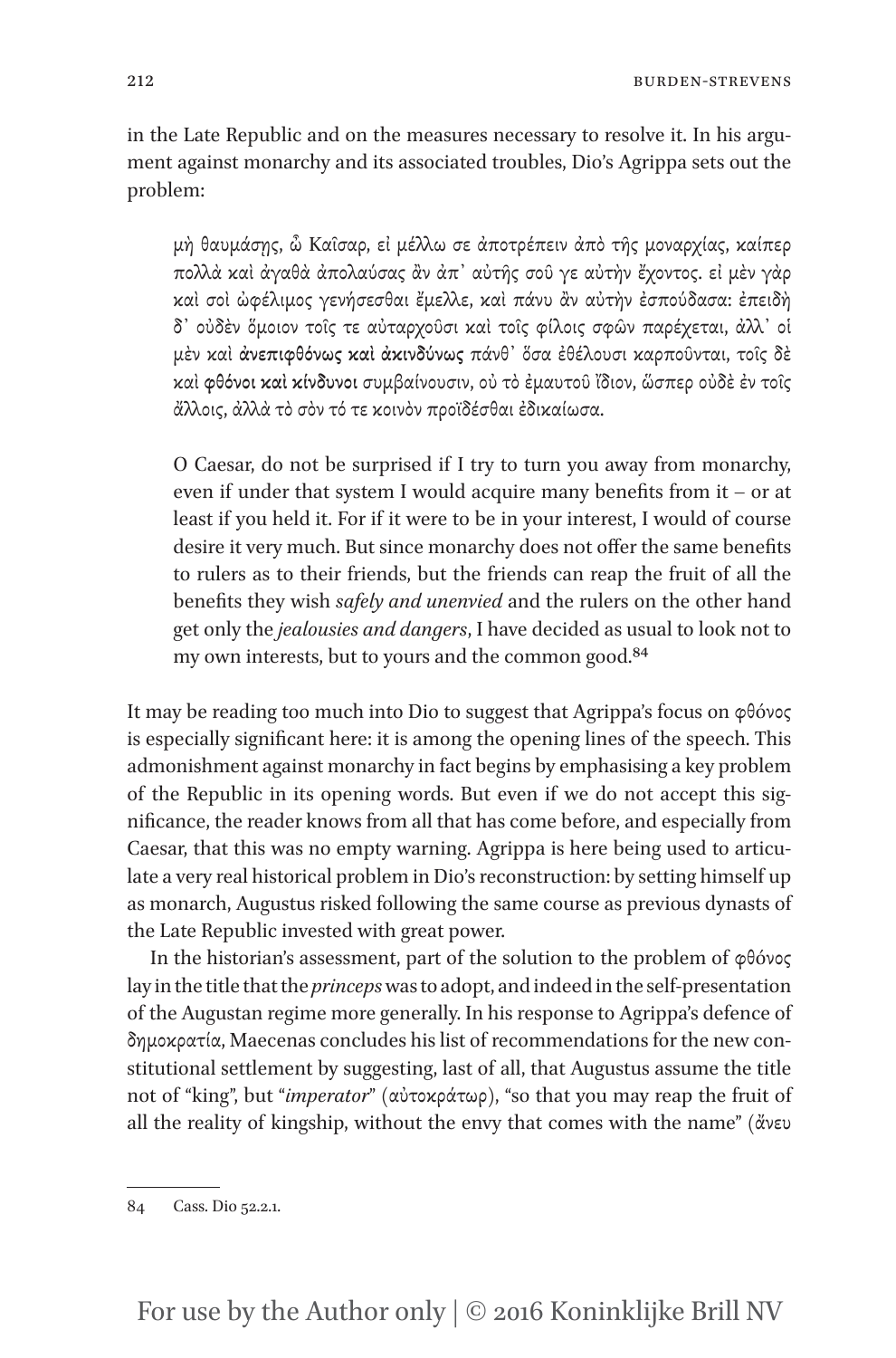τοῦ τῆς ἐπωνυμίας αὐτῆς ἐπιφθόνου).85 Perhaps deliberately, Dio book-ended the Agrippa-Maecenas debate with φθóνος, both opening and closing the *controversia* with an historical problem endemic in his account of the Late Republic. To ensure that the reader is convinced of this argument about φθóνος, Dio also places it in the opening lines to Augustus' *recusatio imperii* in the following book, as one of the speaker's (false) bases for rejecting absolute power.86 By reiterating the problem of envy as a cause of violence and civil strife in the speeches of Agrippa, Maecenas, and Augustus, Dio thus recalls not only the destructive influence of φθóνος in the Late Republic, but suggests through Maecenas one of the reasons for the success of the Augustan Principate: the studious avoidance of the appearance of kingship.<sup>87</sup>

Dio is more explicit in this regard later. The Romans, he states, "hated the name of monarchy so much that they called their rulers neither dictators nor kings, nor any other such name". But since monarchy was in any event necessary, they chose the name *imperator*, even for rulers who had not conquered in battle, "in order that the rulers might seem to have their power not from domination, but from the laws". As such, Augustus assumed the title.<sup>88</sup> However, in 22 BCE an enamoured populace gave the now-abolished title of *dictator* a final attempt, and Dio's interpretation is revealing:

τὴν δὲ δικτατορίαν οὐ προσήκατο, ἀλὰ καὶ τὴν ἐσθῆτα προσκατερρήξατο, ἐπειδὴ μηδένα τρόπον ἄλως σφᾶς ἐπισχεῖν, μήτε διαλεγόμενος μήτε δεόμενος, ἠδυνήθη: τήν τε γὰρ ἐξουσίαν καὶ τὴν τιμὴν καὶ ὑπὲρ τοὺς δικτάτορας ἔχων, **ὀρθῶς τό τε ἐπίφθονον καὶ τὸ μισητὸν τῆς ἐπικλήσεως αὐτῶν ἐφυλάξατο.**

Augustus did not accept the dictatorship, and even rent his clothes when he could find no other way to restrain the people, either through speaking to them or begging them. For since he already had power and honour well superior to the dictators anyway, *he rightly staved off the jealousy and the hatred of their title*.89

So φθóνος, as the natural result of individual success within a competitive governing elite in Dio's presentation of the Republic, was overcome by a single *princeps*. This *princeps* had, on the one hand, the authority to reform the

<sup>85</sup> Cass. Dio 52.40.2.

<sup>86</sup> Cass. Dio 53.3.1.

<sup>87</sup> On which see Wallace-Hadrill 1982.

<sup>88</sup> Cass. Dio 53.17.2–4.

<sup>89</sup> Cass. Dio 54.1.4–5. In this Dio captures the self-justifying tone of *RG* 5.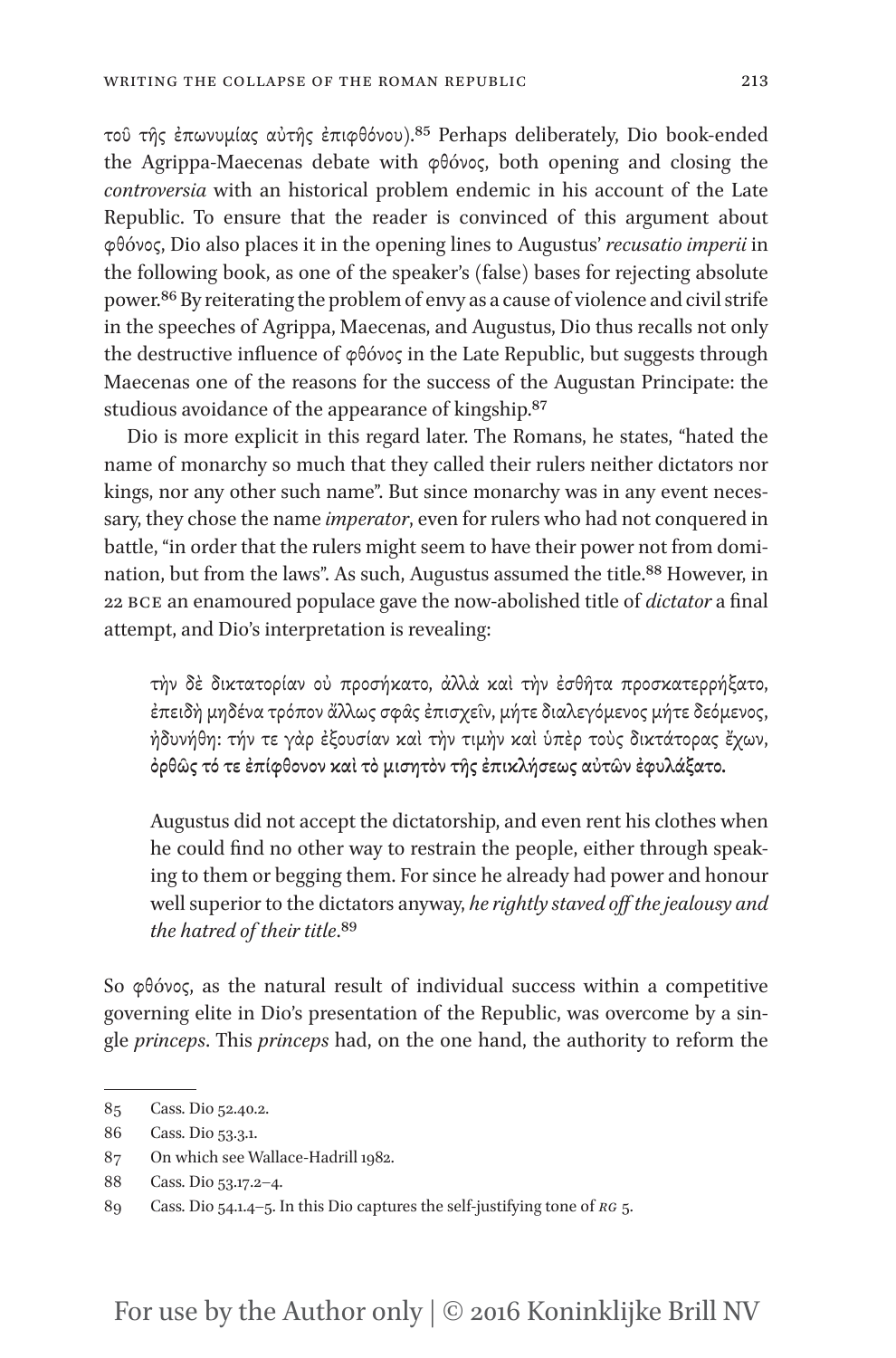214 BURDEN-STREVENS

provincial administration and prevent individuals' *imperii consuetudo* from precipitating conflict. On the other hand, his avoidance of the appearance of kingship remedied the problem of φθóνος. The fora in which the Republican elite had attempted to compete – the Senate floor, popular elections and assemblies, and the provinces – were not only brought under monarchical control, as Dio explains in Book 53. They were brought under the control of a monarch who, by avoiding the trappings of kingship which had brought fatal φθóνος to Caesar, avoided φθóνος himself, and secured the transition from Republic to Principate.

This may explain why the moral problem of φθóνος takes a less prominent role in the later account. The morpheme -φθον-, which occurs 82 times in the century from the Gracchi to Augustus' time (Books 25–55), occurs only 39 times in the two hundred years which follow (Books 56–80).90 This may be a problem of transmission, as the text becomes less secure from the reign of Tiberius. But more likely, the historian conceived of φθóνος as a distinctly Late Republican issue which, though always inevitable in human nature, was especially pervasive and acute in the power-struggles of the first century BCE. In any case, it is clear that in Dio's interpretation the problem of φθóνος and Augustus' measures to counter it played a significant role in the decline of Dio's *res publica* and the success of the new regime. In his speakers of this period – Pompeius, Gabinius, Catulus, Cicero, Agrippa, Maecenas, and Augustus – the historian found a persuasive means of articulating that problem, and assessing its implications in the process of constitutional change.

#### **Conclusion**

Dio's speeches form a thematic unity which makes clear the interpretative skeleton the historian applied to the Late Republic. Of course they served to enhance his own self-presentation as an educated elite who could write in polished Attic and declaim on a set theme. The studies of Andriy Fomin and Brandon Jones in this volume demonstrate that Cassius Dio was very much an author of his time, who frequently deployed his rhetorical education and his familiarity with Classical texts to assert his παιδεία. Most of all in the speeches. But in tandem with this aesthetic aspect, Dio also used these compositions

<sup>90</sup> Cass. Dio 56.35.5; 56.35.6; 56.40.1; 56.40.6; 56.41.4; 57.6.1; 57.18.7; 57.21.5; 58.3.2; 58.14.2; 59.17.4; 59.27.4; 60.6.7; 60.23.2; 60.27.3; 60.30.5; 62.14.2; 63.28.5; 64.13.3; 66.10.3; 66.16.3; 66.18.2; 66.21.1; 67.14.3; 68.6.4; 68.15.5; 68.32.5; 69.3.3; 69.4.6; 71.20.2; 75[74].9.3; 75[74].10.3; 75[74].15.3; 76[75].16.3; 77[76].11.5; 78[77].24.2; 79[78].10.3.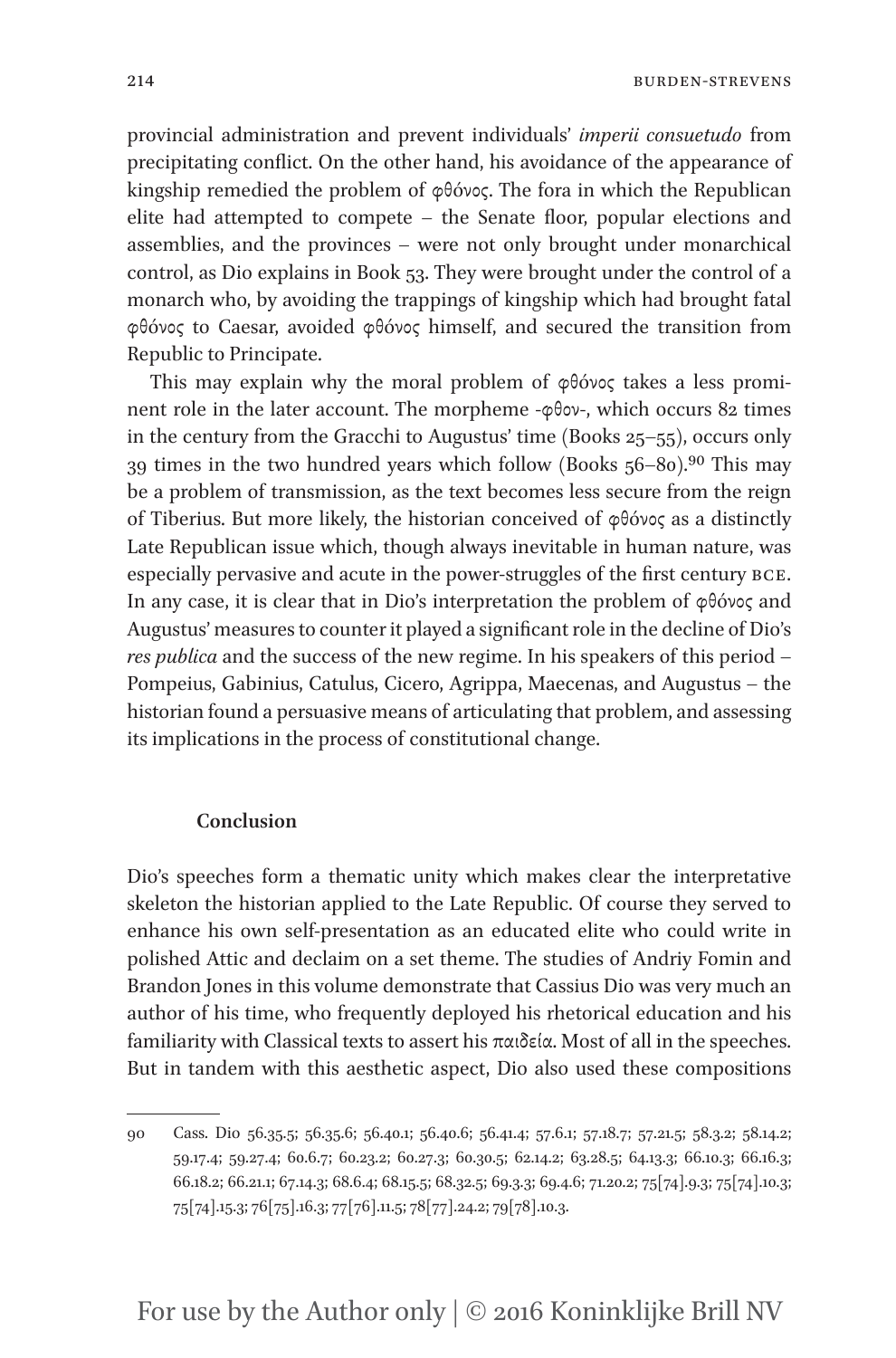to reflect upon key historical problems in the Roman Republic. Envy, and the trend of celebrated commanders growing accustomed to their own power, are repeatedly underlined. This does not seem a coincidence, but rather a conscious and deliberate choice on Dio's part to use his speeches to build a persuasive picture of the historical significance of these issues.

The historian achieved this in a number of ways. Often his method is rather simple: for example, placing concerns about  $\phi\theta\phi\chi\phi$  in the opening lines to Agrippa's oration and then reiterating these in the closing lines of Maecenas' which follows, effectively framing the debate; or having his Catulus explicitly posit *imperii consuetudo* as the cause for Marius and Sulla's tyranny, using the speaker to express clearly his own view.

At other points his use of speeches within this framework is more complex. Catulus' predictions of the ramifications of the *lex Gabinia* – the degeneration of Pompeius' character through continued authority and the φθóνος the *lex* would bring – are only realised when one looks far beyond the immediate context, to Pompeius' blocked eastern settlement in 60 BCE or the Battle of Pharsalus. Agrippa's defence of δημοκρατία appears another well-constructed case. By making his speaker hold forth on the dangers of envy and *imperii consuetudo* within monarchies, the historian merely states all the more clearly that these problems were distinctly Late Republican, with all the preceding narrative as proof. This deliberately weak argument serves the historian's purpose of underlining the problems of the Republic and the desirability of monarchy. But it also functions in a call-and-response relationship with Maecenas' speech, which underlines the measures necessary to rectify these problems – measures which Dio's later narrative implements. The argumentative purpose of the speeches becomes clearer when they are read not only in relation to the broader narrative, as Marianne Coudry's study here shows, but in relation to each other. They reveal a more coherent and sophisticated explanation of the downfall of the Republic than is generally recognised, and which appears to be Dio's own.

Of course this particular analysis may have been informed by Cassius Dio's own experiences. While it is possible to overstate the historian's consciousness of the looming Crisis of the Third Century,<sup>91</sup> Dio himself lived to see ambitious commanders again struggle for control of the Roman state. He had been made praetor for the following year by the short-lived emperor Pertinax in 193 CE, a year which famously boasted no fewer than five emperors. The transition from Antonine to Severan, "from a kingdom of gold to one of iron and rust",<sup>92</sup>

<sup>91</sup> Rees, W. 2011, 2–5.

<sup>92</sup> Cass. Dio 72.36.4. Kemezis 2014, 30–74 provides a clear discussion of this change.